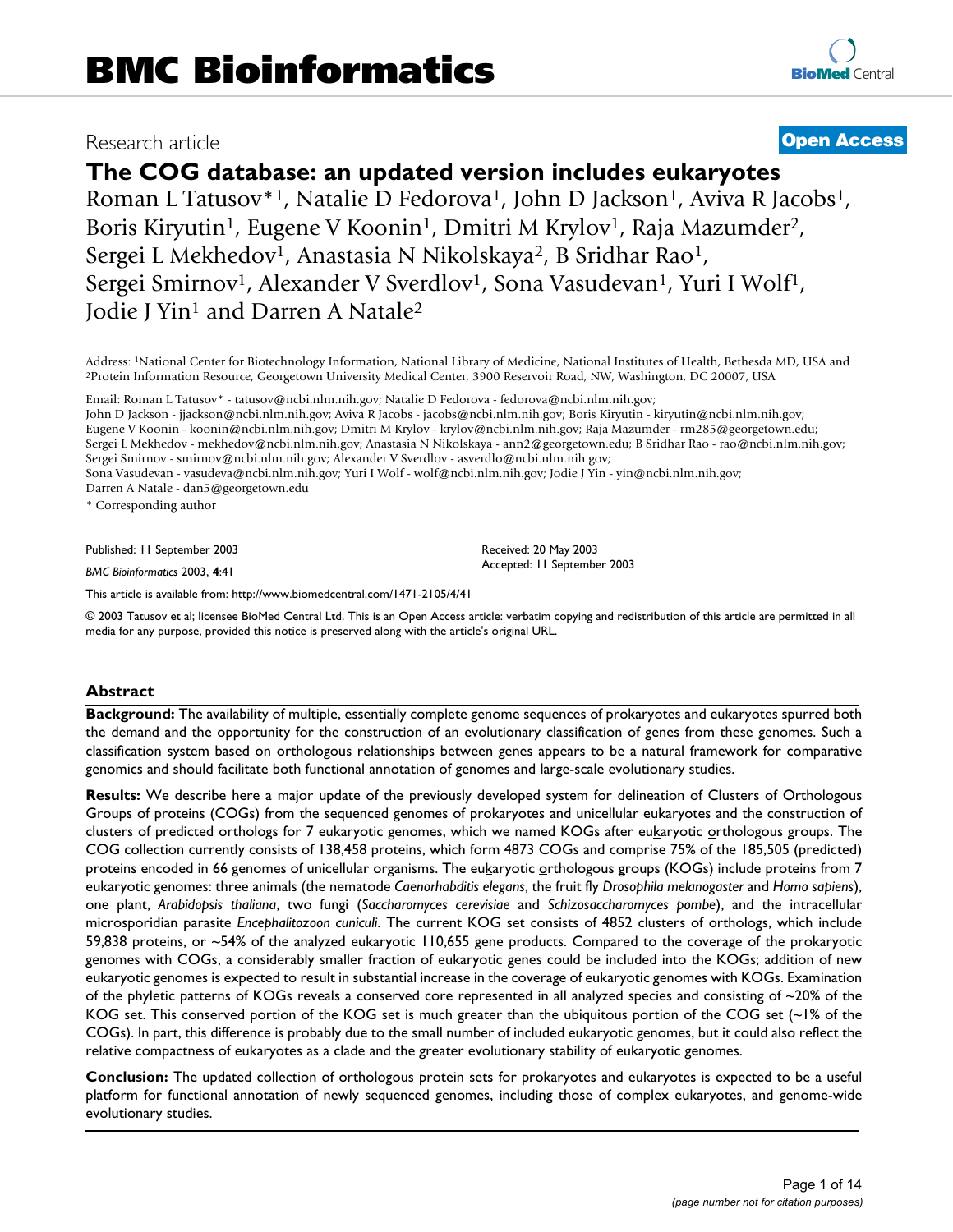# **Background**

The rapid accumulation of genome sequences is a major challenge to researchers attempting to extract the maximum functional and evolutionary information from the new genomes. To avoid informational overflow from the constant influx of new genome sequences, a comprehensive evolutionary classification of the genes from all sequenced genomes is required. Such classifications are based on two fundamental notions from evolutionary biology: orthology and paralogy, which describe the two fundamentally different types of homologous relationships between genes [1–4]. Orthologs are homologous genes derived by vertical descent from a single ancestral gene in the last common ancestor of the compared species. Paralogs, in contrast, are homologous genes, which, at some stage of evolution of the respective gene family, have evolved by duplication of an ancestral gene. The notions of orthology and paralogy are intimately linked because, if a duplication (s) occurred after the speciation event that separated the compared species, orthology becomes a relationship between sets of paralogs (coorthologs), rather than individual genes. A classic case of the interplay between orthologous and paralogous relationships is seen in the globin family: all animal globins, including myoglobin, are paralogs, but they are all coorthologs of the plant leghemoglobin(s) [5].

Deciphering orthologous and paralogous relationships among genes is critical for both the functional and the evolutionary aspects of comparative genomics [4,5]. Orthologs typically occupy the same functional niche in different species, whereas paralogs tend to evolve toward functional diversification. Therefore, robustness of genome annotation depends on accurate identification of orthologs. Similarly, knowing which homologous genes are orthologs and which are paralogs is required for constructing evolutionary scenarios involving, along with vertical inheritance, lineage-specific gene loss and horizontal gene transfer.

In principle, identification of orthologs requires phylogenetic analysis of entire families of homologous proteins, which is expected to isolate orthologous protein sets in distinct clades [6–8]. However, on the scale of complete genomes, such analysis is both extremely labor-intensive and error-prone due to the inherent artifacts of phylogenetic tree construction. Therefore shortcuts have been developed by introducing the notion of a genome-specific best hit (BeT). A BeT is the protein in a target genome, which is most similar to a given protein from the query genome [9,10]. The underlying premise is that orthologs are more similar to each other than they are to any other protein from the respective genomes. In multiple-genome comparisons, pairs of potential orthologs identified via BeTs can be joined to form clusters of orthologs represented in all or a subset of the analyzed genomes [9,11]. This approach to the identification of orthologous protein sets meets with two obvious complications. Firstly, many proteins belong to lineage-specific expansions, i.e., have evolved via duplication(s) after the divergence of the compared species [12–14]. In these cases, deciphering (co)orthologous relationships can be a hard task and clusters of orthologs that include such expansions should be treated with particular caution. The second complication is caused by the fact that many proteins exist in multidomain forms encoded by a single gene in some species and as products of two or more stand-alone genes in others. In protein clustering, multidomain proteins may connect distinct clusters of orthologs resulting in artifactual lumping.

The approach to the identification of orthologous protein sets based on clustering of consistent BeTs has been implemented in the collection of Clusters of Orthologous Groups (COGs) of proteins [9,15]. The COG construction protocol included an automatic procedure for detecting candidate sets of orthologs, manual splitting of multidomain proteins into the component domains, and subsequent manual curation and annotation. The COGs started with 6 prokaryotic genomes and one genome of a unicellular eukaryote, yeast *Saccharomyces cerevisiae* [9]. Subsequent updates increased the number of prokaryotic genomes in the COGs to 43 [15]. The procedure for COG construction required that each COG included proteins from at least three sufficiently distant species. This conservative approach notwithstanding,  $\sim 60$  to  $\sim 85\%$  of the proteins encoded in prokaryotic genomes were included in the COGs.

The COG system, which includes the COGNITOR program for adding new members to COGs (RLT, unpublished results), has become a widely used tool for computational genomics. The most important applications of the COGs are functional annotation of newly sequenced genomes [16–20] and genome-wide evolutionary analyses [21–25].

Here, we present a major update to the COGs, with over 63 sequenced prokaryotic genomes and three genomes of unicellular prokaryotes now included. Furthermore, the COG system is extended to complex, multicellular eukaryotes by constructing clusters of probable orthologs, which we named KOGs (eukaryotic orthologous groups) for 7 sequenced genomes of animals, fungi, microsporidia, and plants.

#### **Results and discussion** *Update of the COGs*

To add a new species to the COG system, the annotated protein sequences from the respective genome were com-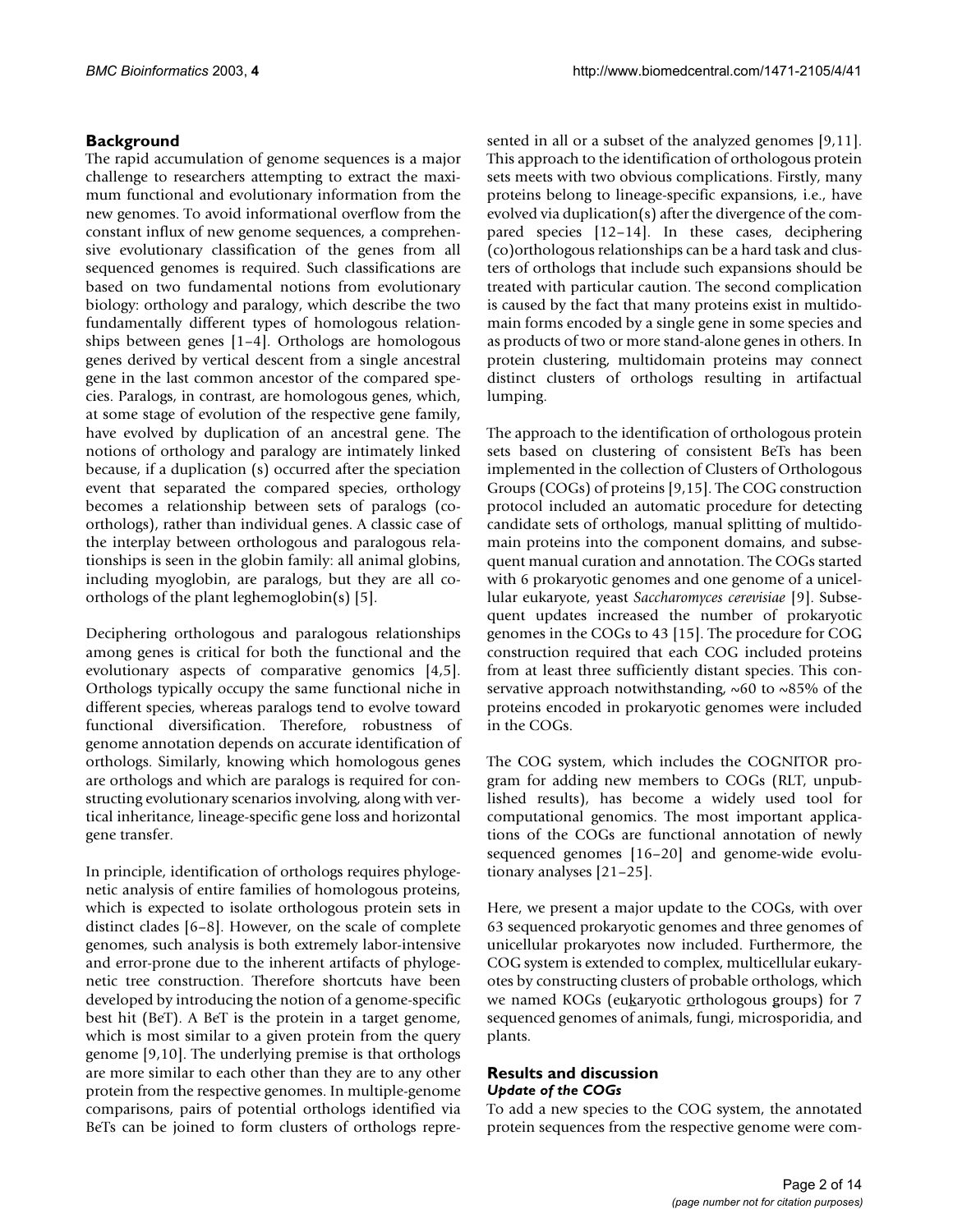pared to the proteins in the COG database by using the BLAST program and assigned to pre-existing COGs by using the COGNITOR program (and see Materials and Methods). The genomes of prokaryotes and unicellular eukaryotes that have been sequenced since the latest update of the COGs were added one at a time. At each step, the proteins that remained unassigned after manual validation of the COGNITOR results were subject to the COG construction procedure in order to identify new COGs that could be formed thanks to the addition of the analyzed genome. The resulting COG assignments for 63 prokaryotic genomes and three genomes of unicellular eukaryotes are quantified in Table [1.](#page-3-0) The addition of new species leads to incremental increase in the COG coverage for each of the included prokaryotic genomes. The highest coverage now achieved is for *Buchnera sp*. (99%) and the lowest coverage is for *Borrelia burgdorferi* (43%). Each of these organisms is a special case. *Buchnera* is a highly degraded ensymbiont, which evolved from a relatively recent common ancestor with *E. coli* but apparently lost the great majority of genes, retaining – almost exclusively – conserved, essential ones [26], whereas *Borrelia* has numerous plasmids that mostly encode poorly conserved genes [27]. Probably more telling is the observation that, for most free-living prokaryotes,  $\sim80\%$  of the genes belong to COGs and there is no appreciable dependence between the number of genes in a genome and the COG coverage (Table [1](#page-3-0)). Given that most genomes encode a substantial fraction (up to 10%) of fast-evolving, nonglobular proteins [28] and other poorly conserved proteins (e.g., remnants of prophages) as well, these findings seem to suggest that the COG coverage of most genomes is approaching saturation.

The COGs are accompanied by a phyletic pattern search tool, i.e., a Web-based tool that allows the user to select COGs with a desired pattern of presence-absence of species. Using the phyletic pattern search tool, one can classify the COGs by the representation of the major lineages of unicellular life forms (Fig. 1). This breakdown of the updated COGs emphasizes the important trend noticed previously[9,15]: only a minuscule fraction  $(\sim 1\%)$  of the COGs are ubiquitous and even the COGs that are present in all bacteria or in all archaea represent a small minority. Furthermore, many COGs show scattered distribution, which appears to reflect rampant lineage-specific gene loss and horizontal gene transfer, which are typical of prokaryotic evolution [29–31].

# *Construction of KOGs for 7 sequenced eukaryotic genomes*

Eukaryotic KOGs were constructed from annotated proteins encoded in the genomes of three animals (*Homo sapiens* [32], the fruit fly *Drosophila melanogaster* [33], and the nematode *Caenorhabditis elegans*) [34], the green plant

*Arabidopsis thaliana* (thale cress) [35], two fungi (budding yeast *Saccharomyces cerevisiae* [36] and fission yeast *Schizosaccharomyces pombe* [37], and the microsporidian *Encephalitozoon cuniculi* [38]). The basic procedure for KOG construction was the same as the procedure previously employed for prokaryotic genomes (Refs. [9,15] and see Materials and Methods). Given the abundance of multidomain architectures among eukaryotic proteins and the fact that apparent orthologs often differ in domain composition [32,39], the protocol based on the BeT analysis was amended with domain identification using the RPS-BLAST program [40]. Proteins assigned to a KOG by the initial KOG construction procedure were kept in that KOG without splitting them into individual domains if they shared a common core of domains. In addition, proteins, which consisted solely of widespread, "promiscuous" domains (e.g., SH2, SH3, WD40 repeats or TPR repeats) and did not show clear-cut orthologous relationships, were assigned to Fuzzy Orthologous Groups (FOGs). In addition to KOGs and FOGs, we also identified provisional clusters of orthologs represented in two genomes (TWOGs) by detecting bi-directional BeTs between proteins not included in KOGs or FOGs and assigning additional members by examination of the BLAST search outputs. Finally, lineage-specific expansions (LSEs) of paralogs among the proteins from each genome not included in KOGs, FOGs, and TWOGs were detected by using the clustering procedure described previously [14] accompanied by a newly developed procedure for finding tight protein clusters (BK and RLT, unpublished results). The construction of TWOGs and LSEs involved more extensive case by case evaluation than the KOG construction due to the lack of well established procedures to generate these types of clusters; nevertheless, these clusters should be considered preliminary until further validation.

Table [2](#page-5-0) shows the assignment of the proteins from each of the analyzed eukaryotic species to KOGs. Unlike the situation with prokaryotic COGs (Table [1\)](#page-3-0), the fraction of proteins assigned to KOGs tends to decrease with increasing genome size of the analyzed eukaryotic species, from the maximum of ~74% for fission yeast *Schizosaccharomyces pombe*, the second smallest genome (for reasons that remain unclear, the smallest genome, that of the microsporidian *Encephalitozoon cuniculi*, had only 61% of the proteins included in COGs) to  $\sim$ 49% for the largest, human genome (Table [2](#page-5-0)).

Compared to prokaryotes, a considerably smaller fraction of eukaryotic genes could be included into KOGs (Tables [1](#page-3-0) and [2](#page-5-0)). Thus, the apparent difference in coverage with highly conserved clusters of orthologs (C/KOGs) between prokaryotes and eukaryotes, particularly complex ones, is probably due to the relatively small number of eukaryotic genomes included in this analysis and is expected to level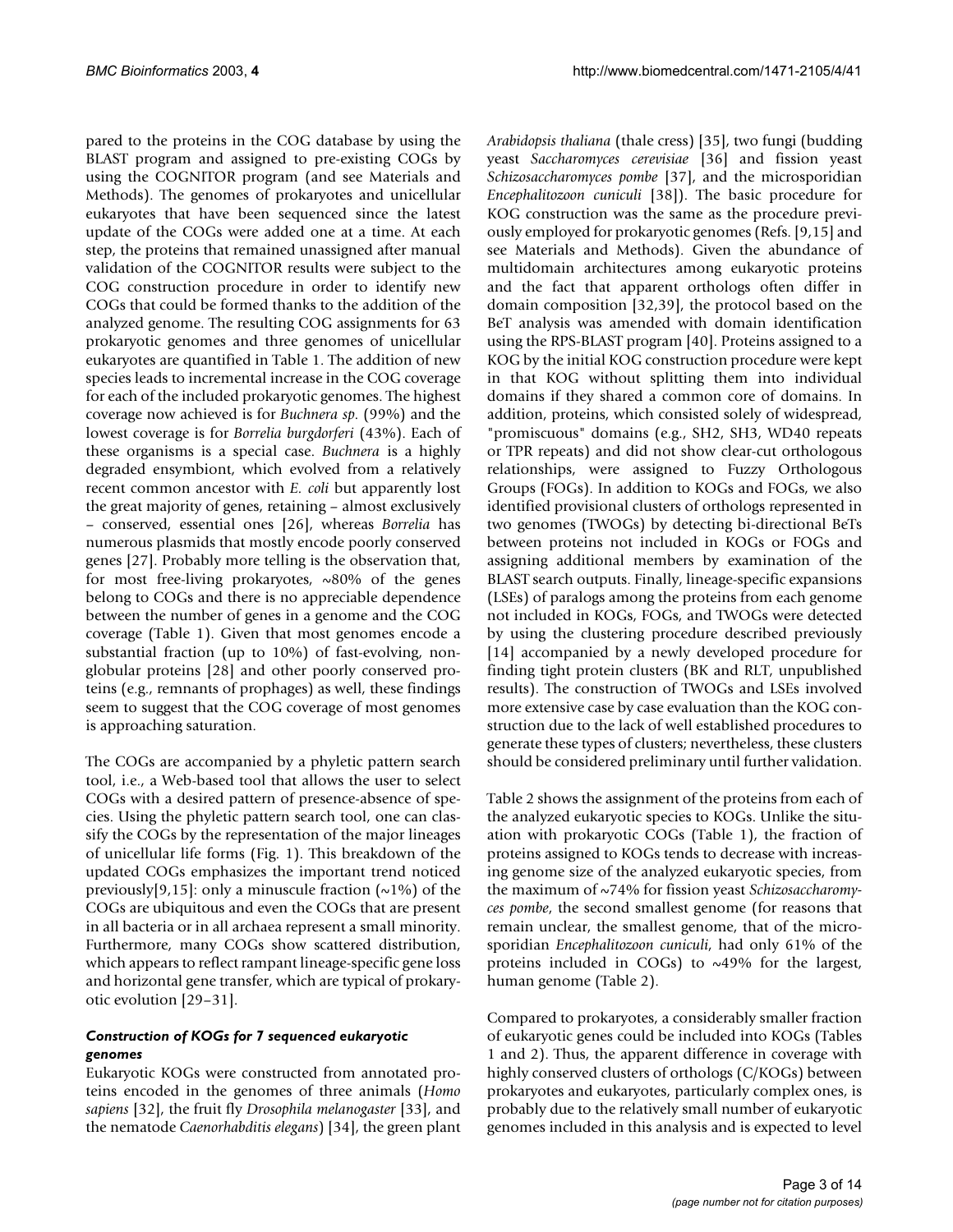| Species                          | Number of annotated proteins   | Number (and percentage) of<br>proteins in COGs | Number of COGs that include the<br>given species |
|----------------------------------|--------------------------------|------------------------------------------------|--------------------------------------------------|
|                                  |                                | <b>Bacteria</b>                                |                                                  |
|                                  | Proteobacteria (Gram-negative) |                                                |                                                  |
| Agrobacterium tumefaciens        | 5299                           | 4398 (83%)                                     | 1978                                             |
| <b>Brucella melitensis</b>       | 3198                           | 2678 (84%)                                     | 1654                                             |
| Caulobacter crescentus           | 3737                           | 2958 (79%)                                     | 1734                                             |
| Mesorhizobium loti               | 7275                           | 5653 (78%)                                     | 2175                                             |
| Sinorhizobium meliloti           | 6205                           | 5207 (84%)                                     | 2084                                             |
| Rickettsia conorii               | 1374                           | 891 (65%)                                      | 733                                              |
| Rickettsia prowazekii            | 835                            | 727 (87%)                                      | 647                                              |
| Buchnera sp                      | 574                            | 567 (99%)                                      | 559                                              |
| Escherichia coli K12             | 4279                           | 3623 (85%)                                     | 2131                                             |
| Escherichia coli O157:H7         | 5324                           | 4050 (76%)                                     | 2190                                             |
| Escherichia coli O157:H7 EDL933  | 5361                           | 4023 (75%)                                     | 2200                                             |
| Salmonella typhi                 | 4553                           | 3724 (82%)                                     | 2167                                             |
| Yersinia pestis                  | 4083                           | 3341 (82%)                                     | 1993                                             |
| Haemophilus influenzae           | 1714                           | 1597 (93%)                                     | $1317$                                           |
| Pasteurella multocida            | 2015                           | 1829 (91%)                                     | 1455                                             |
| Vibrio cholerae                  | 3463                           | 2929 (85%)                                     | 1918                                             |
| Pseudomonas aeruginosa           | 5567                           | 4660 (84%)                                     | 2243                                             |
| Xylella fastidiosa               | 2832                           | 1740(61%)                                      | 1310                                             |
| Neisseria meningitidis MC58      | 2079                           | 1561 (75%)                                     | 1255                                             |
| Neisseria meningitides Z2491     | 2065                           | 1573 (76%)                                     | 1260                                             |
| Ralstonia solanaraceum           | 5116                           | 3931 (77%)                                     | 2018                                             |
| Campylobacter jejuni             | 1634                           | 1328 (81%)                                     | 1093                                             |
| Helicobacter pylori 26695        | 1576                           | 1127(72%)                                      | 920                                              |
| Helicobacter pylori J99          | 1491                           | 1106 (74%)                                     | 921                                              |
|                                  | Low-GC Gram-positive bacteria  |                                                |                                                  |
|                                  |                                |                                                |                                                  |
| <b>Bacillus halodurans</b>       | 4066                           | 3149 (77%)                                     | 1744                                             |
| <b>Bacillus subtilis</b>         | 4112                           | 3125 (76%)                                     | 1771                                             |
| Clostridium acetobutilicum       | 3848                           | 2879 (75%)                                     | 1549                                             |
| Lactococcus lactis               | 2267                           | 1798 (79%)                                     | 1208                                             |
| Listeria innocua                 | 3043                           | 2428 (80%)                                     | 1522                                             |
| Mycoplasma genitalium            | 484                            | 385 (80%)                                      | 362                                              |
| Mycoplasma pneumoniae            | 689                            | 431 (63%)                                      | 383                                              |
| Mycoplasma pulmonis              | 782                            | 514 (66%)                                      | 426                                              |
| Ureaplasma urealyticum           | 614                            | 418 (68%)                                      | 378                                              |
| Staphylococcus aureus            | 2625                           | 2071 (79%)                                     | 1419                                             |
| Streptococcus pneumoniae         | 2094                           | 1586 (76%)                                     | 1105                                             |
| Streptococcus pyogenes           | 1697                           | 1356 (80%)                                     | 1030                                             |
|                                  | Actinobacteria                 |                                                |                                                  |
| Corinebacterium glutamicum       | 3040                           | 2162 (71%)                                     | 1339                                             |
| Mycobacterium tuberculosis H37Rv | 3927                           | 2843 (72%)                                     | 1450                                             |
| Mycobacterium tuberculosis       | 4187                           | 2756 (66%)                                     | 1434                                             |
| CDC1551                          |                                |                                                |                                                  |
| Mycobacterium leprae             | 1605                           | 1180(74%)                                      | 927                                              |
|                                  | Hyperthermophilic bacteria     |                                                |                                                  |
| Aquifex aeolicus                 | 1560                           | 1349 (86%)                                     | 1088                                             |
| Thermotoga maritima              | 1858                           | 1565 (84%)                                     | 1167                                             |

### <span id="page-3-0"></span>**Table 1: Coverage of unicellular organisms in COGs**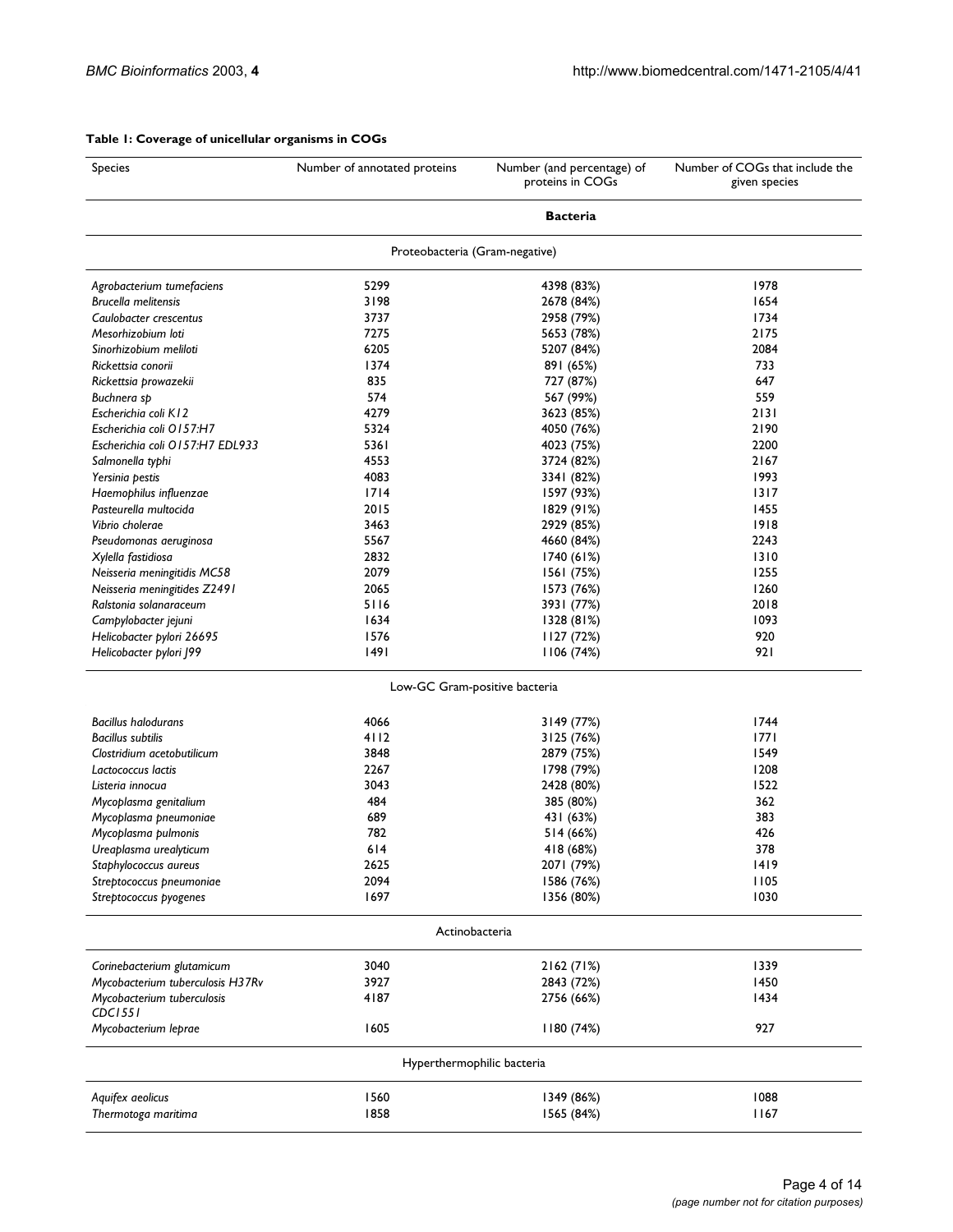#### **Table 1: Coverage of unicellular organisms in COGs** *(Continued)*

|                                   |      | Cyanobacteria  |      |
|-----------------------------------|------|----------------|------|
|                                   |      |                |      |
| Synechocystis sp.                 | 3167 | 2346 (74%)     | 1427 |
| Nostoc sp.                        | 6129 | 3832 (63%)     | 1673 |
|                                   |      | Other bacteria |      |
| Borrelia burgdorferi              | 1638 | 701 (43%)      | 577  |
| Treponema pallidum                | 1036 | 737 (71%)      | 639  |
| Chlamydia trachomatis             | 895  | 644 (72%)      | 587  |
| Chlamydophila pneumoniae          | 1054 | 667 (63%)      | 603  |
| Deinococcus radiodurans           | 3182 | 2322 (73%)     | 1495 |
| Fusobacterium nucleatum           | 2067 | 1556 (75%)     | 1143 |
|                                   |      | Archaea        |      |
|                                   |      | Euryarchaeota  |      |
| Archaeoglobus fulgidus            | 2420 | 1953 (81%)     | 1244 |
| Methanocaldococcus jannaschii     | 1758 | 1448 (82%)     | 1117 |
| Methanothermobacter autotrophicus | 1873 | 1500 (80%)     | 1123 |
| Methanopyrus kandleri             | 1691 | 1253 (74%)     | 1022 |
| Methanosarcina acetivorans        | 4540 | 3142 (69%)     | 1462 |
| Pyrococcus abyssi                 | 1769 | 1506 (85%)     | 1065 |
| Pyrococcus horikoshii             | 1801 | 1425 (79%)     | 1019 |
| Thermoplasma acidophilum          | 1482 | 1261 (85%)     | 890  |
| Thermoplasma volcanium            | 1499 | 1277 (85%)     | 900  |
| Halobacterium sp.                 | 2622 | 1809 (69%)     | 1109 |
|                                   |      | Crenarchaeota  |      |
| Aeropyrum pernix                  | 1840 | 1236 (67%)     | 947  |
| Pyrobaculum aerophylum            | 2605 | 1529 (59%)     | 1015 |
| Sulfolobus solfataricus           | 2977 | 2207 (74%)     | 1084 |
|                                   |      | Eukaryota      |      |
| Saccharomyces cerevisiae          | 6338 | 3012 (48%)     | 1299 |
| Schizosaccharomyces pombe         | 4979 | 2774 (56%)     | 1282 |
| Encephalitozoon cuniculi          | 1996 | 1105 (55%)     | 696  |
|                                   |      |                |      |

off with the growth of the eukaryotic genome collection. This view is compatible with the observed dependence of the KOG coverage on the number of genes (Table [1\)](#page-3-0), which suggests that the KOGs are still far from saturation.

Examination of the phyletic patterns of KOGs points to the existence of a conserved eukaryotic gene core as well as substantial diversity (Fig. 2); this clearly resembles the evolutionary pattern seen previously during the analysis of archaeal COGs [41]. The genes represented in each of the 7 analyzed genomes comprise ~20% of the KOG set and approximately the same number of KOGs includes 6 species, with the exception of the microsporidian. The prevalence of the latter pattern is not surprising given that microsporidia are intracellular parasites with minimal metabolic capabilities and a dramatically reduced genome [38]. The next largest group consists of animalspecific COGs, which, again, could be expected because animals are the only lineage of complex eukaryotes that is represented by more than one species in the analyzed set of genomes. However, a notable observation is that  $\sim$ 30% of the KOGs had "odd" phyletic patterns, e.g., are represented in one animal, one plant and one fungal species (Fig. 2).

To illustrate the typical composition of a KOG, some of the problems that tend to emerge with their construction, and possible biological implications, we briefly discuss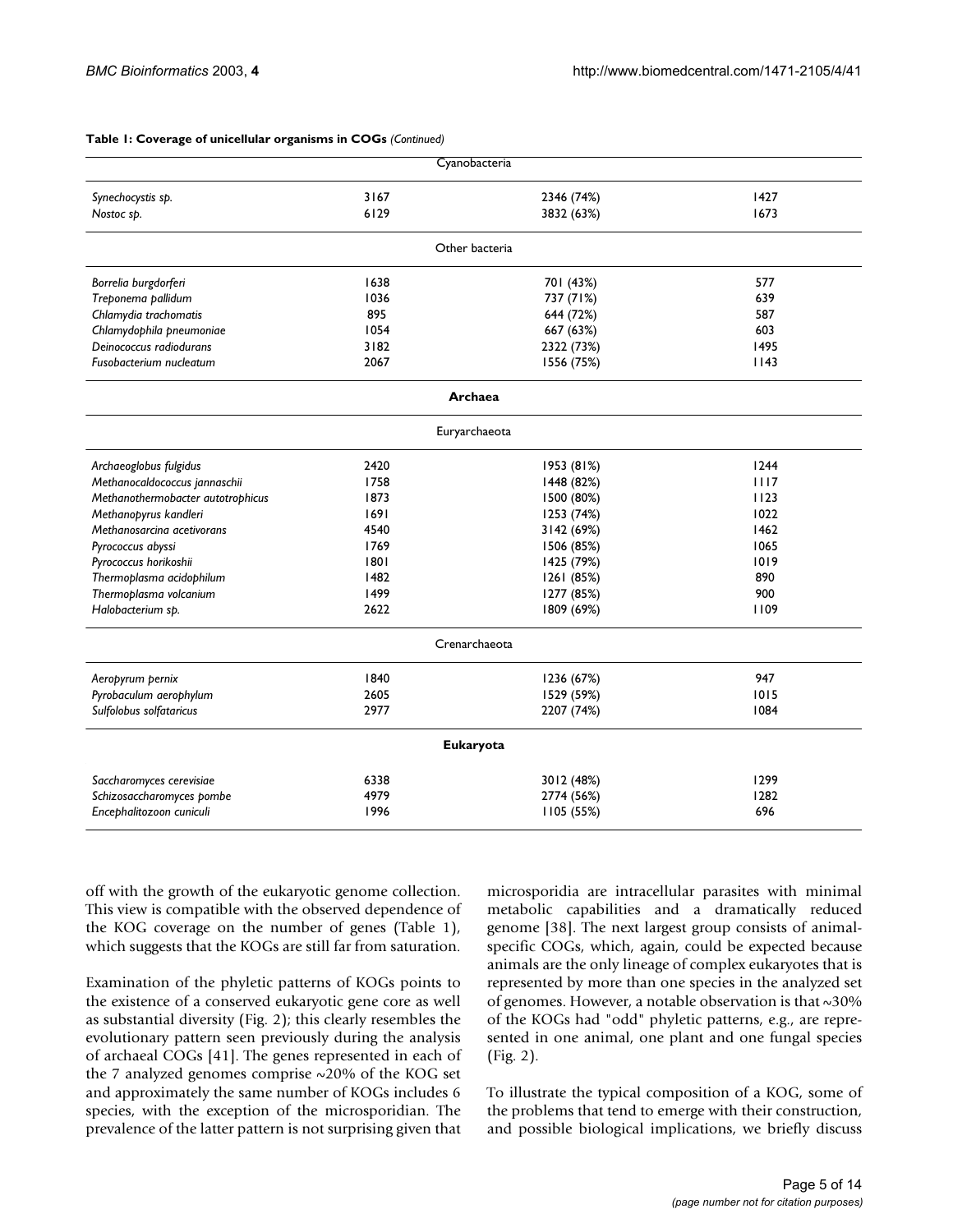

#### **Figure 1**

**Phyletic patterns of COGs**. *All*, represented in all unicellular organisms included in the COG system; *All archaea, All bacteria, All eukaryotes*, represented in each species from the respective domain of life (and possibly in some species from other domains); *All bacteria except the smallest*, represented in all bacteria except, possibly, parasites with small genomes (mycoplasma, chlamydia, rickettsia, and spirochetes).

#### <span id="page-5-0"></span>**Table 2: Representation of the 7 analyzed eukaryotic species in KOGs**

| <b>Species</b>            | Symbol | Number of annotated<br>proteins | Number of proteins in KOGs (%) |     |  |  |
|---------------------------|--------|---------------------------------|--------------------------------|-----|--|--|
| Arabidopsis thaliana      | A      | 25.749                          | 13.531                         | 53% |  |  |
| Caenorhabditis elegans    | c      | 20,275                          | 10.393                         | 51% |  |  |
| Drosophila melanogaster   | D      | 13,468                          | 8.321                          | 62% |  |  |
| Homo Sapiens              | н      | 37,840                          | 18.714                         | 49% |  |  |
| Saccharomyces cerevisiae  |        | 6.338                           | 3.971                          | 63% |  |  |
| Schizosaccharomyces pombe | P      | 4.989                           | 3.692                          | 74% |  |  |
| Encephalitozoon cuniculi  | Е      | 1.996                           | 1.216                          | 61% |  |  |
| Total                     |        | 110,655                         | 59,838                         | 54% |  |  |

here KOG3378, which includes proteins already mentioned above as a typical case of paralogy and orthology, namely, the globins (Fig. 3). Globins are small (typically, between 140 and 150 amino acid residues) and relatively poorly conserved proteins. As a consequence, the initial, automatic procedure for KOG construction produced a candidate KOG consisting of only 3 proteins from 3 species: *S. cerevisiae* YGR234w, its ortholog from *S. pombe* SPAC869.02c, and human neuroglobin Hs10864065. The remaining proteins were brought into the KOG manually,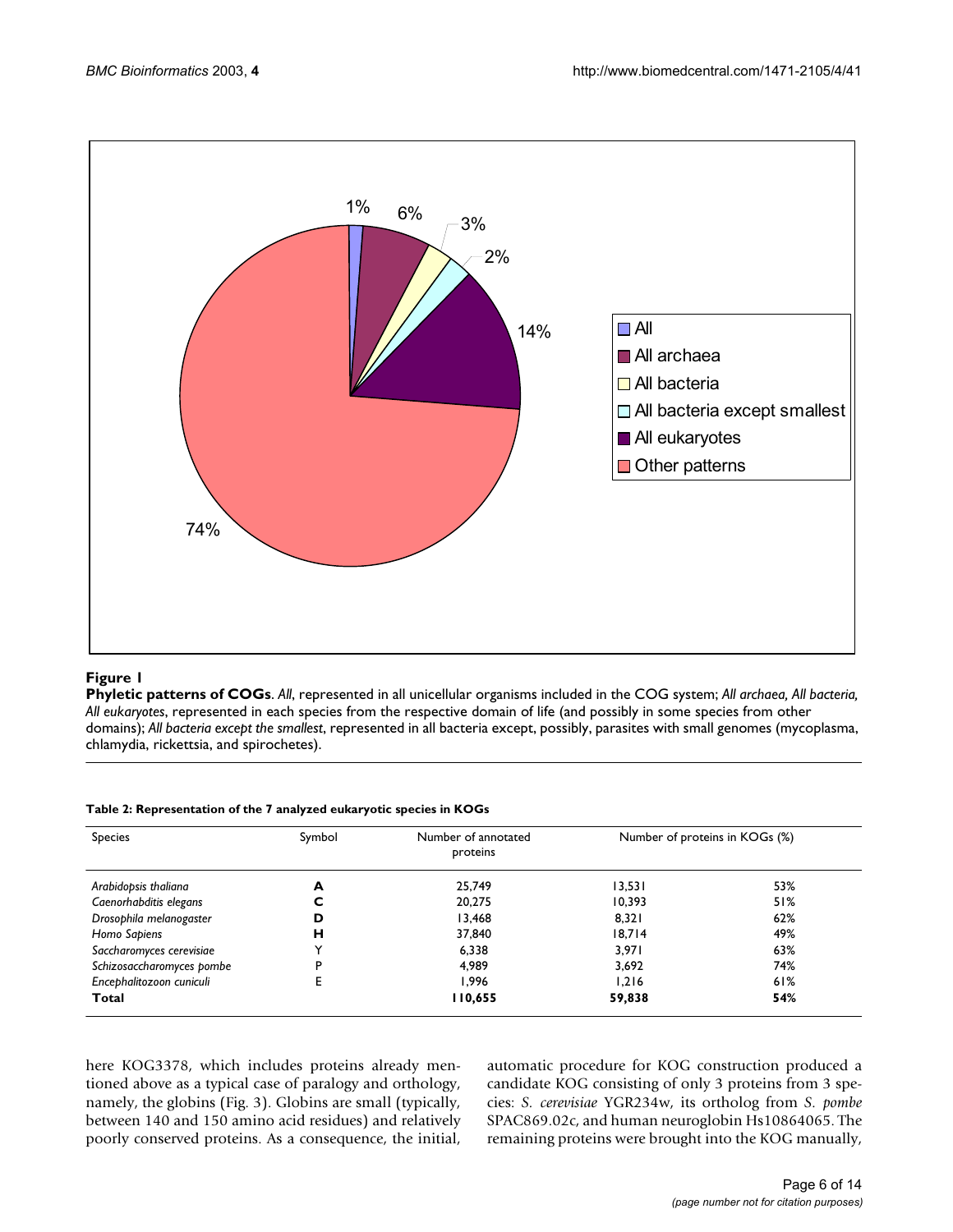

#### **Figure 2**

**Phyletic patterns of KOGs**. *All*, include representatives from each of the 7 analyzed species; *All-Ec*, include representatives from each of 6 species other than *Encephalitozoon cuniculi; All animals*, include representatives from three animal genomes only; *All fungi*, include representatives from two fungal genomes only.

as the result of examination of BLAST search outputs, focused on the conservation of the globin-specific sequence motifs. The final KOG is represented in 6 of the 7 analyzed eukaryotic species, with the sole exception of *E. cuniculi* (Fig. 3). The most remarkable aspect of this KOG is the apparent independent proliferation of genes for globins and globin-like proteins in vertebrates (represented here by humans): 11 paralogs, and nematodes (*C. elegans*): 24 paralogs (CE23430 and CE23431 are parts of the same gene). Strictly speaking, to demonstrate that these expansions are, indeed, independent, rather than ancestral, complete phylogenetic analysis is required, which is a difficult task given the low sequence conservation in many members of the KOGs. However, the presence of only one globin homolog in *D. melanogaster* is best compatible with hypothesis of lineage-specific expansion because, regardless of the exact topology of the animal phylogenetic tree [42], the alternative to this hypothesis would involve massive loss of globin-like genes in insects. Furthermore, this hypothesis is also compatible with the topology of the crude similarity dendrogram, which accompanies the KOG and in which the majority of human and nematode members form distinct clusters (Fig. 3). Thus, at this stage, the most likely, conservative interpretation of the evolutionary relationship between vertebrates and nematode globins is that they comprise co-orthologous sets and are legitimately included in the same KOG. Similarly, the two paralogous leghemoglobins from *A. thaliana* should be considered co-orthologous to the human and *C. elegans* paralogous sets.

The functions of human globins and globin homologs, primarily in oxygen delivery to different tissues, at different developmental stages have been studied in great detail [43]. In contrast, the dramatic proliferation of globin-like proteins in the nematode *C. elegans*, while noticed, in part, in previous work [44], is not well understood. To our knowledge, KOG3378 is the most complete current representation of this lineage-specific expansion of globin-like paralogs; the experimental study of these genes is expected to reveal novel aspects of invertebrate physiology.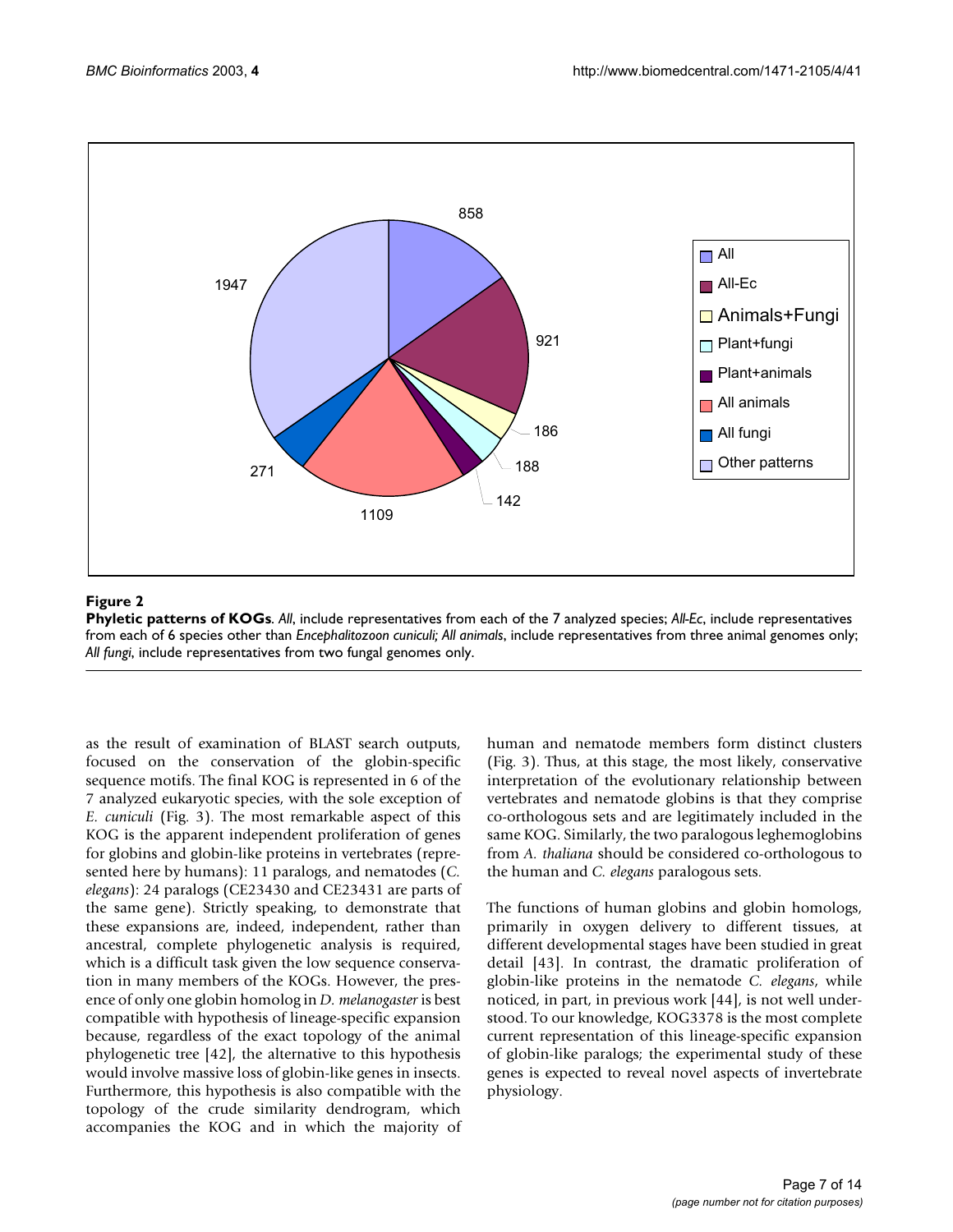| <b>ACDHYP-</b> |                                                                                                                                                                                                                                                                                                                                                                                                                                                                                             | C KOG3378               |                                                                                                                                                                                                                                                                                 |                            | Globins and related hemoproteins                                                                                                              |                        |                     |                     |
|----------------|---------------------------------------------------------------------------------------------------------------------------------------------------------------------------------------------------------------------------------------------------------------------------------------------------------------------------------------------------------------------------------------------------------------------------------------------------------------------------------------------|-------------------------|---------------------------------------------------------------------------------------------------------------------------------------------------------------------------------------------------------------------------------------------------------------------------------|----------------------------|-----------------------------------------------------------------------------------------------------------------------------------------------|------------------------|---------------------|---------------------|
|                | YGR234u<br>SPAC869.02c<br>CE23430                                                                                                                                                                                                                                                                                                                                                                                                                                                           | Arabidopsis<br>thaliana | Caenorhabditis<br>elegans                                                                                                                                                                                                                                                       | Drosophila<br>melanogaster | Homo sapiens                                                                                                                                  | Sacchar.<br>cerevisiae | Schizosac. pombe    | Enceph.<br>cuniculi |
|                | <b>At2g16060</b><br>ft.3g10520<br>Hs10864065<br><b>YNL234w</b><br>CE09520<br>CE14922<br>Hs4504349<br>Hs4504351<br>Hs4885393<br>Hs4504353<br>Hs6715607<br>Hs4885397<br>Hs4504345<br>Hs4885395<br>Hs19549331<br>Hs4885477<br>CE01012<br>7300077<br>CE05807<br>CE01528<br>CE21369<br>CE05316<br>CE29586<br>CE06490<br>CE05237<br>CE01816<br>CE04582<br>CE12774<br>CE02371<br>CE19039<br>CE02137<br>CE23431<br>CE26199<br><b>CE05911</b><br>CE03233<br>CE17437<br>CE03523<br>CE02514<br>CE19638 | At2g16060<br>At3g10520  | CE09520<br>CE14922<br>CE03233<br>CE05911<br>CE29586<br>CE04582<br>CE26199<br>CE02514<br>CE02371<br>CE06490<br>CE03523<br>CE05316<br>CE19039<br>CE01528<br>CE12774<br>CE21369<br>CE01816<br>CE05237<br>CE17437<br>CE23430<br>CE23431<br>CE19638<br>CE02137<br>CE05807<br>CE01012 | 7300077                    | Hs4885477<br>Hs19549331<br>Hs4885397<br>Hs4504353<br>Hs6715607<br>Hs4885395<br>Hs4885393<br>Hs4504345<br>Hs4504349<br>Hs4504351<br>Hs10864065 | YNL234w                | YGR234w SPAC869.02c |                     |

#### An example of a complex eukaryotic **Figure 3** KOG: globins and related hemoproteins

**An example of a complex eukaryotic KOG: globins and related hemoproteins**. The systematic protein names of the KOG members are listed under each species. To the left of the KOG proper is the similarity dendrogram produced from the BLAST scores between the KOG members. This is a crude clustering, which should not be construed as a phylogenetic tree.

Another notable observation comes from the analysis of the yeast members of KOG3378. A BLAST search of the non-redundant protein sequence database (NCBI, NIH, Bethesda) and examination of the domain composition of the *S. cerevisiae* protein YGR234w shows that this protein (named flavohemoglobin) consists of the globin domain fused to a flavodoxin reductase domain and is highly similar to a variety of oxidoreductases from several bacterial species and some lower eukaryotes (e.g., slime molds and other protists), which have the same domain composition ([45] and data not shown). The *S. pombe* flavohemoglobin belongs to the same protein family but is not the closest relative of the *S. cerevisiae* flavohemoglobin (data not shown). These observations strongly suggest that the yeast flavohemoglobin genes have been acquired from bacteria via horizontal gene transfer and hence have an evolutionary history that is distinct and independent from those of plant and animal globins. Notably, the second member of this KOG from S. cerevisie YNL234w is not at all a close paralog of the flavohemoglobins. The only identifiable domain in this large protein is the globin domain, which is most similar to vertebrate neuroglobins. These observations illustrate an important general point to be kept in mind when perusing the KOGs: although a given set of proteins may have been legitimately brought together in the same KOG in the context of eukaryotic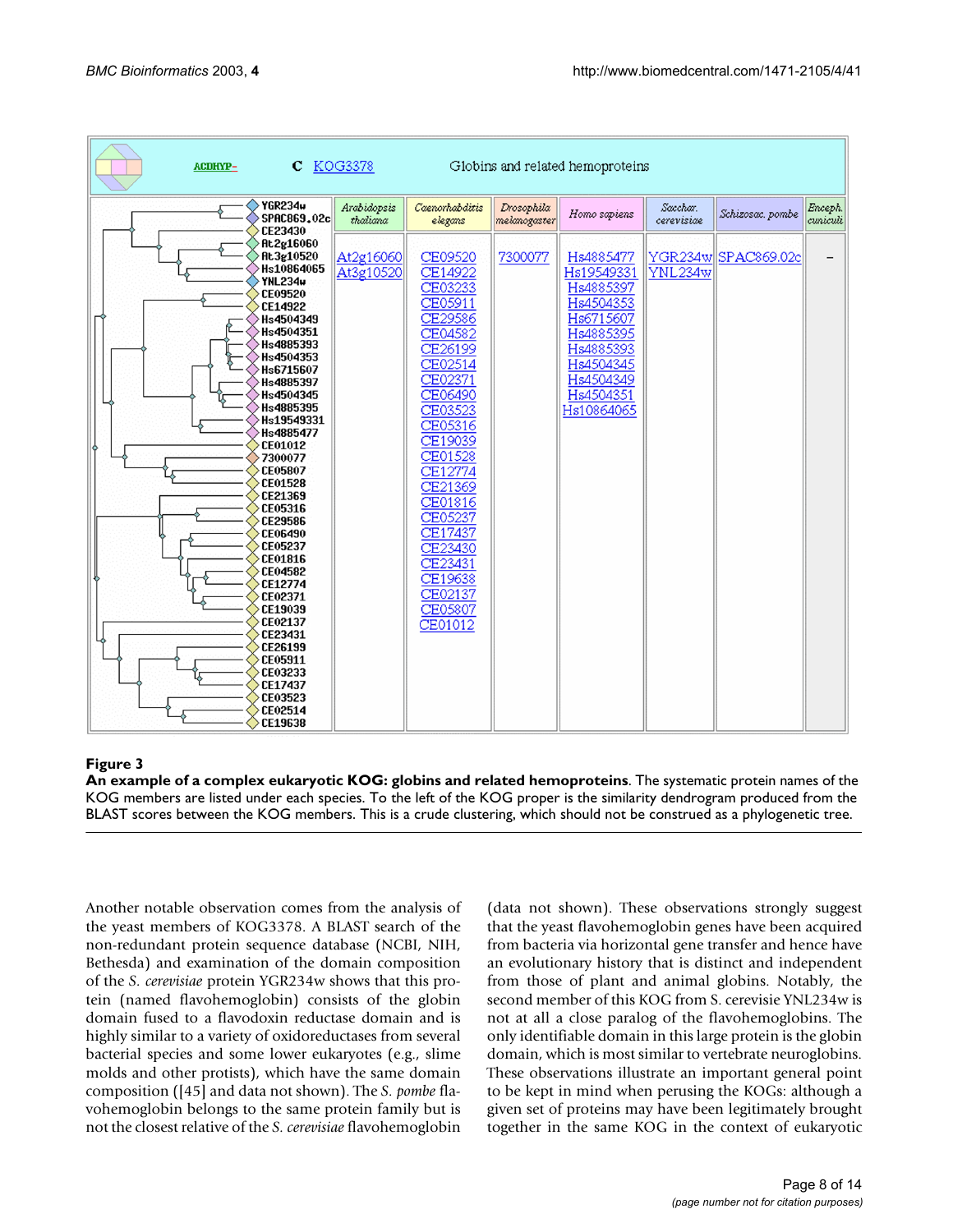genome comparison, on some occasions, different KOG members have different evolutionary trajectories.

#### *Prokaryotic and eukaryotic orthologous gene sets: evolutionary connections and functional differences*

The two sets of orthologous genes overlap because the three species of unicellular eukaryotes were included in both sets; the proteins from these species obviously form connections between prokaryotic orthologous sets (COGs) and eukaryotic orthologous sets (KOGs). Such connections, suggestive of orthologous relationships, were established between 1253 COGs, each of which included at least one protein from a unicellular eukaryote (not counting COGs that consisted exclusively of eukaryotic proteins), and 2000 eukaryotic KOGs. The greater number of eukaryotic KOGs involved in this relationship is due to the fact that, on many occasions, several proteins from unicellular eukaryotes that are part of the same COG have their distinct orthologs in other eukaryotes and, accordingly, belong to several KOGs. Only relatively small fractions of the prokaryotic COGs (27% of the COGs that include at least one prokaryotic species) and eukaryotic KOGs (34% of the KOGs and TWOGs) comprised sets of putative orthologs represented in both prokaryotes and eukaryotes. This emphasizes the distinction between the repertoires of genes that are conserved in prokaryotes and in eukaryotes and the considerable amount of innovation in both groups of organisms. However, these numbers give the low bound of the shared clusters of orthologs because some of the KOGs are not represented in the relatively small genomes of unicellular eukaryotes, primarily due to gene loss in the latter, but have prokaryotic counterparts.

Functional annotation of the detected orthologous clusters is one of the crucial and most labor-consuming aspects of the C/KOG analysis. Given the well-known inaccuracy of the currently available schemes for automatic annotation (e.g., Refs. 5,18, and references therein), no attempt was made to fully automate the C/KOG annotation; instead, assignments were made on a case by case basis through a combination of published data on C/KOG members and their homologs, protein domain analysis and different types of context analysis, particularly phyletic patterns and, in prokaryotes, conservation of gene strings which comprise putative operons [46–48]. Figure [4](#page-9-0) shows the distribution of known and predicted protein functions for the prokaryotic COGs (i.e., the subset of the COGs obtained by subtraction from the COG collection of those COGs that included solely unicellular eukaryotes were) and the eukaryotic KOGs. The difference between prokaryotic and eukaryotic clusters of orthologs is obvious in that the latter are substantially enriched in proteins involved in signal transduction and intracellular trafficking; certain functional categories, such as cytoskeleton formation and chromatin dynamics were unique to eukaryotes. In contrast, metabolic and transport functions were relatively more prominent among the prokaryotic COGs (Fig. [4](#page-9-0)).

#### *Using phyletic patterns to examine gene function and evolution*

Phyletic pattern search can be employed for preliminary assessment of specific functional and evolutionary hypotheses. With the increased number of included genomes and enhanced capabilities of the phyletic pattern search tool, this analysis becomes particularly informative. Below we discuss straightforward examples of its use. Figure 5a shows the results of querying the COG database for COGs that are represented in the microsporidian parasite *Encephalitozoon cuniculi* but not in the two yeast species. Given the dramatic genome reduction seen in the microsporidium [38], it is not unexpected that the query retrieves only a small set of 13 COGs. This phyletic pattern can be explained either by loss of ancestral eukaryotic genes in yeast or by acquisition of genes by *E. cuniculi* via horizontal gene transfer. At least in some cases, further examination of the phyletic patterns of the retrieved COGs suggests the most likely scenario. Thus, COGs 1078, 1258, 1690, and 2263 are represented in all archaea, but are either missing in bacteria or are present in a minority of species (Fig. 5a). Therefore these COGs most likely are part of the ancestral archaeo-eukaryotic heritage [49] and might have been lost in yeasts; the respective proteins are known or predicted to be involved in translation or RNA modification, which is compatible with this evolutionary scenario. In contrast, COG3202 seems to be a likely case of horizontal gene transfer. Remarkably, the proteins in this COG are ADP/ATP translocases, which seem to be a hallmark of intracellular parasitism (or symbiosis) allowing the respective organisms to tap into the ATP supplies of the host cell [50,51]. Indeed, this COG is shared by the eukaryotic (*E. cuniculi*) and bacterial (Chlamydia and Rickettsia) intracellular parasites, the only exception being a diverged member of the COG found in the plant pathogenic bacterium *Xylella fastidiosum* (Fig. 5a).

The second case in point that we consider here is a search for COGs, which are represented in the causative agent of plague, *Yersinia pestis* [52], but not in other Proteobacteria (the taxon to which *Y. pestis* belongs) or eukaryotes; this query retrieves 7 COGs (Fig. 5b). These genes probably have been acquired by *Y. pestis* via horizontal gene transfer. On a more practical note, some of these genes could be potential targets for highly selective anti-bacterial agents. It is noticeable that three of these genes are predicted to be involved in cell wall metabolism (COGs 2152, 2401, and 3867), whereas the functions of others remain uncharacterized.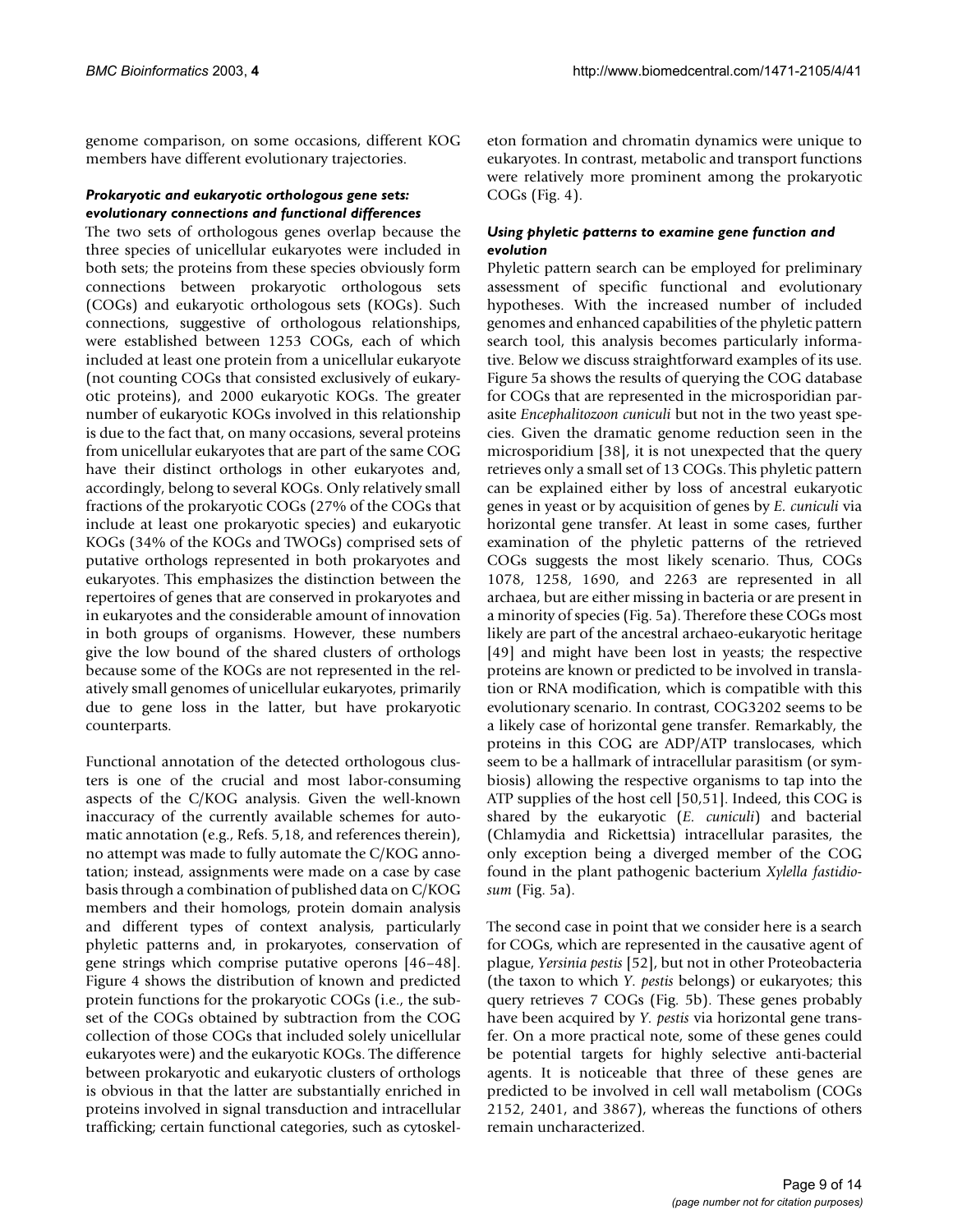<span id="page-9-0"></span>

# **Figure 4** Functional classification of probability (COGS) and eukaryotic (COGS) clusters of orthological clusters of orthological clusters of orthological clusters of orthological clusters of orthological clusters of orth

**Functional classification of prokaryotic (COGs) and eukaryotic (KOGs) clusters of orthologs**. Designations of functional categories: A, RNA processing and modification (not used for prokaryotic COGs), B, chromatin structure and dynamics, C, energy production and conversion, D, cell cycle control and mitosis, E, amino acid metabolism and transport, F, nucleotide metabolism and transport, G, carbohydrate metabolism and transport, H, coenzyme metabolism, I, lipid metabolism, J, translation, K, transcription, L, replication and repair, M, cell wall/membrane/envelope biogenesis, N, Cell motility, O, post-translational modification, protein turnover, chaperone functions, P, Inorganic ion transport and metabolism, Q, secondary metabolites biosynthesis, transport and catabolism, T, signal transduction, U, intracellular trafficking and secretion, Y, nuclear structure (not applicable to prokaryotic COGs), Z, cytoskeleton (not applicable to prokaryotic COGs); R, general functional prediction only (typically, prediction of biochemical activity), S, function unknown. The numbers were obtained after subtracting the COGs that consisted entirely of proteins from unicellular eukaryotes from the COG collection.

# **Conclusions**

The collection of COGs from prokaryotes and unicellular eukaryotes was substantially amended to include 66 species and eukaryotic orthologous groups (KOGs) for 7 species were constructed. The prokaryotic COG system already covers most of the globular proteins encoded in bacterial and archaeal genomes. Eukaryotic KOGs include a lower fraction of the encoded proteins but this difference is expected to level off with the growth of the eukaryotic genome collection. The eukaryotic KOG analysis revealed a substantial conserved core of eukaryotic genes as well as major lineage-specific variations. Lineage-specific expansion of paralogous families within the KOGs and expansion of families that do not have orthologs in other compared genomes make major contributions to the eukaryotic gene repertoire. Only a minority of eukaryotic KOGs have readily detectable prokaryotic counterparts and the same holds for prokaryotic COGs, emphasizing the extent of innovation in both the eukaryotic and prokaryotic divisions of life. The wide scatter of the phyletic patterns among the KOGs testifies to the importance of lineage-specific gene loss in the evolution of eukaryotic genomes.

The current collection of eukaryotic KOGs includes 7 genomes whose sequences had been available as of July 1,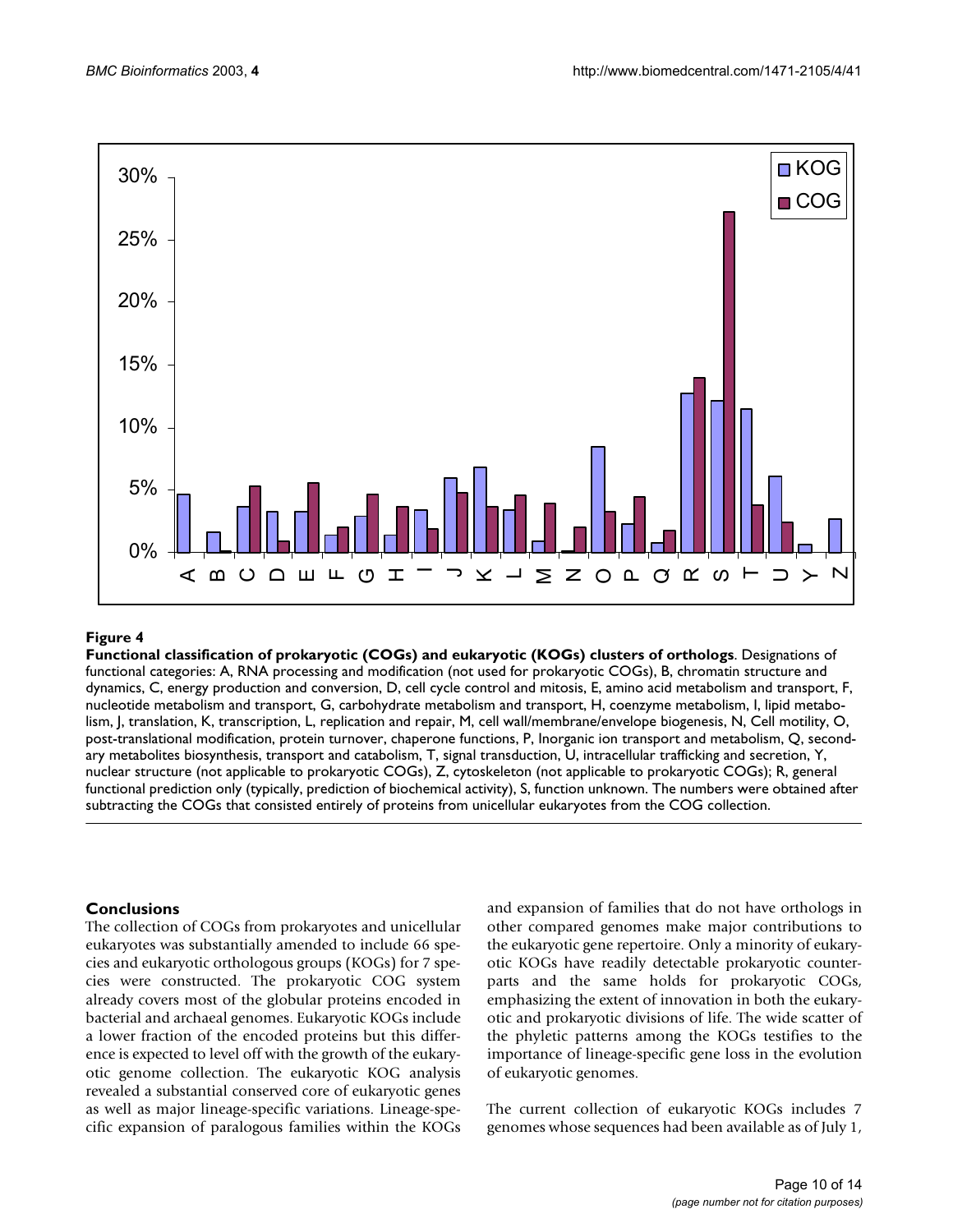**A**

| Y. |  |  |  |                                                                                                              |  |  |                         |                          | 13 COGs        |                                                                      |
|----|--|--|--|--------------------------------------------------------------------------------------------------------------|--|--|-------------------------|--------------------------|----------------|----------------------------------------------------------------------|
|    |  |  |  |                                                                                                              |  |  |                         | $F$ Cm <sub>k</sub>      | COG0283        | Cytidylate kinase                                                    |
|    |  |  |  |                                                                                                              |  |  |                         |                          | G GpmI COG0696 | Phosphoqlyceromutase                                                 |
|    |  |  |  |                                                                                                              |  |  |                         | $R -$                    | COG1078        | HD superfamily phosphohydrolases                                     |
|    |  |  |  |                                                                                                              |  |  |                         | J –                      | <b>COG1258</b> | Predicted pseudouridylate synthase                                   |
|    |  |  |  |                                                                                                              |  |  |                         | P CutA                   | COG1324        | Uncharacterized protein involved in<br>tolerance to divalent cations |
|    |  |  |  |                                                                                                              |  |  |                         | F Tdk                    | COG1435        | Thymidine kinase                                                     |
|    |  |  |  | 29  -  --------- --  - ---- <mark>   -</mark>  --- --       - -  - ---    ------- <mark>----</mark>  --- 23  |  |  |                         | P Ftn                    | <b>COG1528</b> | Ferritin-like protein                                                |
|    |  |  |  |                                                                                                              |  |  |                         | S RtcB                   | COG1690        | Uncharacterized conserved protein                                    |
|    |  |  |  |                                                                                                              |  |  |                         | L Mpg                    | COG2094        | 3-methyladenine DNA glycosylase                                      |
|    |  |  |  |                                                                                                              |  |  |                         | J –                      | COG2263        | Predicted RNA methylase                                              |
|    |  |  |  |                                                                                                              |  |  |                         | $C -$                    | COG3202        | ATP/ADP translocase                                                  |
|    |  |  |  | 10 -  -----------  --  -- --- <mark>-   </mark> -------- ------- --- ------ -- ---- <mark>----</mark> ---- 8 |  |  |                         | $S -$                    | COG3268        | Uncharacterized conserved protein                                    |
|    |  |  |  |                                                                                                              |  |  |                         |                          |                |                                                                      |
|    |  |  |  |                                                                                                              |  |  |                         | $G -$                    | COG3588        | Fructose-1, 6-bisphosphate aldolase                                  |
| в  |  |  |  |                                                                                                              |  |  |                         |                          | 7 COGs         |                                                                      |
|    |  |  |  |                                                                                                              |  |  | s.                      |                          | <b>COG1795</b> | Uncharacterized conserved protein                                    |
|    |  |  |  |                                                                                                              |  |  |                         | $G -$                    | COG2152        | Predicted qlycosylase                                                |
|    |  |  |  |                                                                                                              |  |  |                         | $R -$                    | COG2401        | ABC-type ATPase fused to a predicted<br>acetyltransferase domain     |
|    |  |  |  |                                                                                                              |  |  | $\overline{\mathbf{s}}$ |                          | COG3595        | Uncharacterized conserved protein                                    |
|    |  |  |  |                                                                                                              |  |  |                         | $G -$                    | COG3867        | Arabinoqalactan endo-1,4-beta-alactosidase                           |
|    |  |  |  | 6 ------------- --- <mark>--- -- -  -</mark> -------- --- ------- ------ ------- <mark>----</mark> ---- 4    |  |  | $\mathbf{s}$            | $\overline{\phantom{0}}$ | COG4683        | Uncharacterized protein conserved in bacteria                        |

#### **Figure 5**

**Examples of phyletic pattern search.** (A) COGs represented in *Encephalitozoon cuniculi* but missing in the two yeasts (B) COGs represented in *Yersinia pestis* but not in other Proteobacteria or eukaryotesThe sets of species included in COGs are color-coded as follows (from left to right): yellow, archaea; purple, eukaryotes; green, miscellaneous bacteria, including hyperthermophiles, cyanobacteria, *Fusobacterium*, and *Deinococcus*; dark yellow, actinobacteria; torqoise, low-GC Gram-positive bacteria (except for mycoplasmas); light blue, Gamma-proteobacteria; dark-blue, Beta- and Epsilon-proteobacteria; dark gray, Alpha-proteobacteria; green, chlamydia and spirochetes; dark green, mycoplasmas. The functional categories, designated as in Fig. [4,](#page-9-0) are also color-coded.

2002. Manual correction and annotation of KOGs is a labor-intensive process, which precluded immediate inclusion of the genomes of the mouse [53], fugu fish [54], mosquito [55], the urochordate *Ciona instestinalis* [56], and the malarial parasite *Plasmodium falciparum* [57], which have become available since that date. However, once the basic system is established, it is expected that inclusion of these and other newly sequenced genomes in the KOG system proceeds at a greater pace.

The C/KOG system can be employed for functional annotation of genes from new genomes by using the COGNI-TOR program and for research into genome evolution. The utility of the system for both of these purposes should increase progressively with the inclusion of new genomes, particularly those of early-branching eukaryotes.

#### **Methods**

#### *Protein sets for new genomes*

The protein sets for all newly included bacterial and archaeal genomes, the yeasts *Saccharomyces cerevisiae* and *Schizosaccharomyces pombe*, the microsporidian *Encaephalitozoon cuniculi*, the thale cress *Arabidopsis thaliana*, and the fruit fly *Drosophila melanogaster* were extracted from the Genome division of the (NCBI, NIH, Bethesda). The protein sequences for the nematode *Caenorhabditis elegans*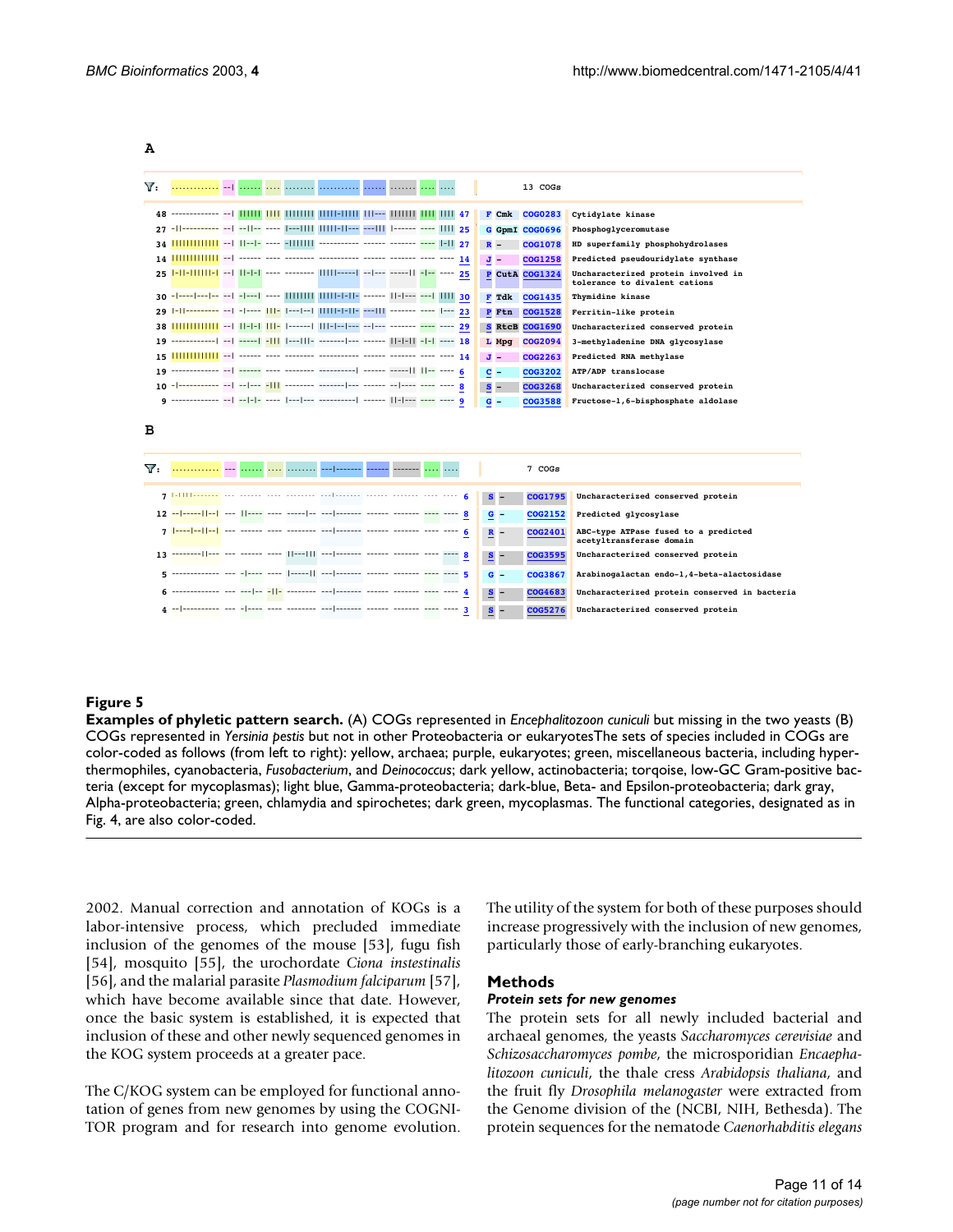were from the WormPep67 database, the sequences for *Homo sapiens* were from the NCBI build 30.

#### *Addition of new genomes to the COGs*

The new genomes were added to the COGs by using the COGNITOR program, with the results validated manually, essentially as described previously [9,15]. After the completion of the validation process, the remaining proteins were subject to the COG construction procedure, in order to detect new COGs that could not be formed without the added genomes; the validation and annotation steps were repeated with the newly detected COGs.

#### *Sequence analysis, construction and annotation of KOGs*

The construction of KOGs followed the previously outlined strategy based on sets of consistent BeTs [9,15], but included additional steps that reflected specific features of eukaryotic proteins. Briefly, the procedure was as follows. 1. Detection and masking of widespread, typically repetitive domains, which was performed by using the RPS-BLAST program and the PSSMs for the respective domains from the CDD collection [40]. These domains, namely, PPR (pfam01535), WD40 (pfam00400), IG (pfam00047), IGc1, Igv, IG\_like, RRM (pfam00076), ANK (pfam00023), myosin tail (pfam01576), Fn3 (pfam00041), CA, (IG), ANK, kelch (pfam01344), OAD\_kelch, SH3 (pfam00018), intermediate filaments (pfam00038), C2H2 finger (pfam00096), PDZ (pfam00595), POZ (pfam00651), PH (pfam00169), ZnF-C4 (pfam00105), spectrin (pfam00435), Sushi (pfam00084), TPR (pfam00017), BTB, LRR\_CC, LY, ARM, SH2, and CH, were detected and masked prior to applying the COG construction procedure. Masking these domains was required to ensure the robust classification of the eukaryotic orthologous clusters with the KOG detection procedure because hits between these common, "promiscuous" domains resulted in spurious lumping of numerous non-orthologous proteins. 2. All-against-all comparison of protein sequences from the analyzed genomes by using the gapped BLAST program [58], with filtering for low sequence complexity regions performed using the SEG program [59]. 3. Detection of triangles of mutually consistent, genome-specific best hits (BeTs). 4. Merging triangles with a common side to form crude, preliminary KOGs. 5. Case by case analysis of each candidate KOG. This analysis serves to eliminate the false-positives that are incorporated in the KOGs during the automatic steps and included, primarily, examination of the domain composition of KOG members, which was determined using the RPS-BLAST program and the CDD collection of position-specific scoring matrices (PSSMs) for individual domains [40]. Generally, proteins were kept in the same KOG when they shared a conserved core domain architecture. However, in cases when KOGs were artificially bridged by multidomain proteins, the latter were split into individual domains (or arrays of domains) and steps (1)-(4) were repeated with these sequences; this results in the assignment of individual domains to KOGs in accordance with their distinct evolutionary affinities. 6. Assignment of proteins containing promiscuous domains. In cases when a sequence assigned to a KOG contained one or more masked promiscuous domains, these domains were restored and became part of the respective KOG. Proteins containing promiscuous domains but not assigned to any KOG were classified in Fuzzy Orthologous Groups (FOGs) named after the respective domains. 7. Examination of large KOGs, which included multiple members from all or several of the compared genomes by using phylogenetic trees, cluster analysis with the BLASTCLUST program [ftp://](ftp://ftp.ncbi.nih.gov/blast/) [ftp.ncbi.nih.gov/blast/](ftp://ftp.ncbi.nih.gov/blast/), comparison of domain architectures, and visual inspection of alignments; as a result, some of these protein sets were split into two or more smaller ones that were included in the final set of KOGs.

The KOGs were annotated on the basis of the annotations available through GenBank and other public databases, which were critically assessed against the primary literature. For proteins that are currently annotated as "hypothetical" or "unknown", iterative sequence similarity searches with the PSI-BLAST program [58], the results of the RPS-BLAST searches, additional domain architecture analysis performed by using the SMART system [60], and comparison to the COG database by using the COG-NITOR program (RLT, unpublished results) were employed to identify distant homologs with experimentally characterized functions and/or structures. The known and predicted functions of KOGs were classified into 23 categories (see legend to Fig. [4](#page-9-0)); these were modified from the functional classification previously employed for prokaryotic COGs [15] by including several specific eukaryotic categories.

#### **Availability of the results**

The updated version of the COGs for unicellular organisms and the eukaryotic KOGs are accessible at [http://](http://www.ncbi.nlm.nih.gov/COG/) [www.ncbi.nlm.nih.gov/COG/](http://www.ncbi.nlm.nih.gov/COG/) and via ftp at [ftp://](ftp://ftp.ncbi.nih.gov/pub/COG/) [ftp.ncbi.nih.gov/pub/COG/.](ftp://ftp.ncbi.nih.gov/pub/COG/)

#### **Acknowledgements**

We thank L. Aravind, David Lipman, Kira Makarova and Wei Yang for useful discussions, and Igor Garkavtsev for his contributions at the initial stages of the KOG project.

#### **References**

- 1. Fitch WM: **[Distinguishing homologous from analogous](http://www.ncbi.nlm.nih.gov/entrez/query.fcgi?cmd=Retrieve&db=PubMed&dopt=Abstract&list_uids=5449325) [proteins.](http://www.ncbi.nlm.nih.gov/entrez/query.fcgi?cmd=Retrieve&db=PubMed&dopt=Abstract&list_uids=5449325)** *Systematic Zoology* 1970, **19:**99-106.
- 2. Fitch WM: **[Homology a personal view on some of the](http://www.ncbi.nlm.nih.gov/entrez/query.fcgi?cmd=Retrieve&db=PubMed&dopt=Abstract&list_uids=10782117) [problems](http://www.ncbi.nlm.nih.gov/entrez/query.fcgi?cmd=Retrieve&db=PubMed&dopt=Abstract&list_uids=10782117)[.](http://www.ncbi.nlm.nih.gov/entrez/query.fcgi?cmd=Retrieve&db=PubMed&dopt=Abstract&list_uids=10.1016/S0168-9525(00)02005-9)** *Trends Genet* 2000, **16:**227-231.
- 3. Henikoff S, Greene EA, Pietrokovski S, Bork P, Attwood TK and Hood L: **[Gene families: the taxonomy of protein paralogs and](http://www.ncbi.nlm.nih.gov/entrez/query.fcgi?cmd=Retrieve&db=PubMed&dopt=Abstract&list_uids=9381171) [chimeras](http://www.ncbi.nlm.nih.gov/entrez/query.fcgi?cmd=Retrieve&db=PubMed&dopt=Abstract&list_uids=9381171)[.](http://www.ncbi.nlm.nih.gov/entrez/query.fcgi?cmd=Retrieve&db=PubMed&dopt=Abstract&list_uids=10.1126/science.278.5338.609)** *Science* 1997, **278:**609-614.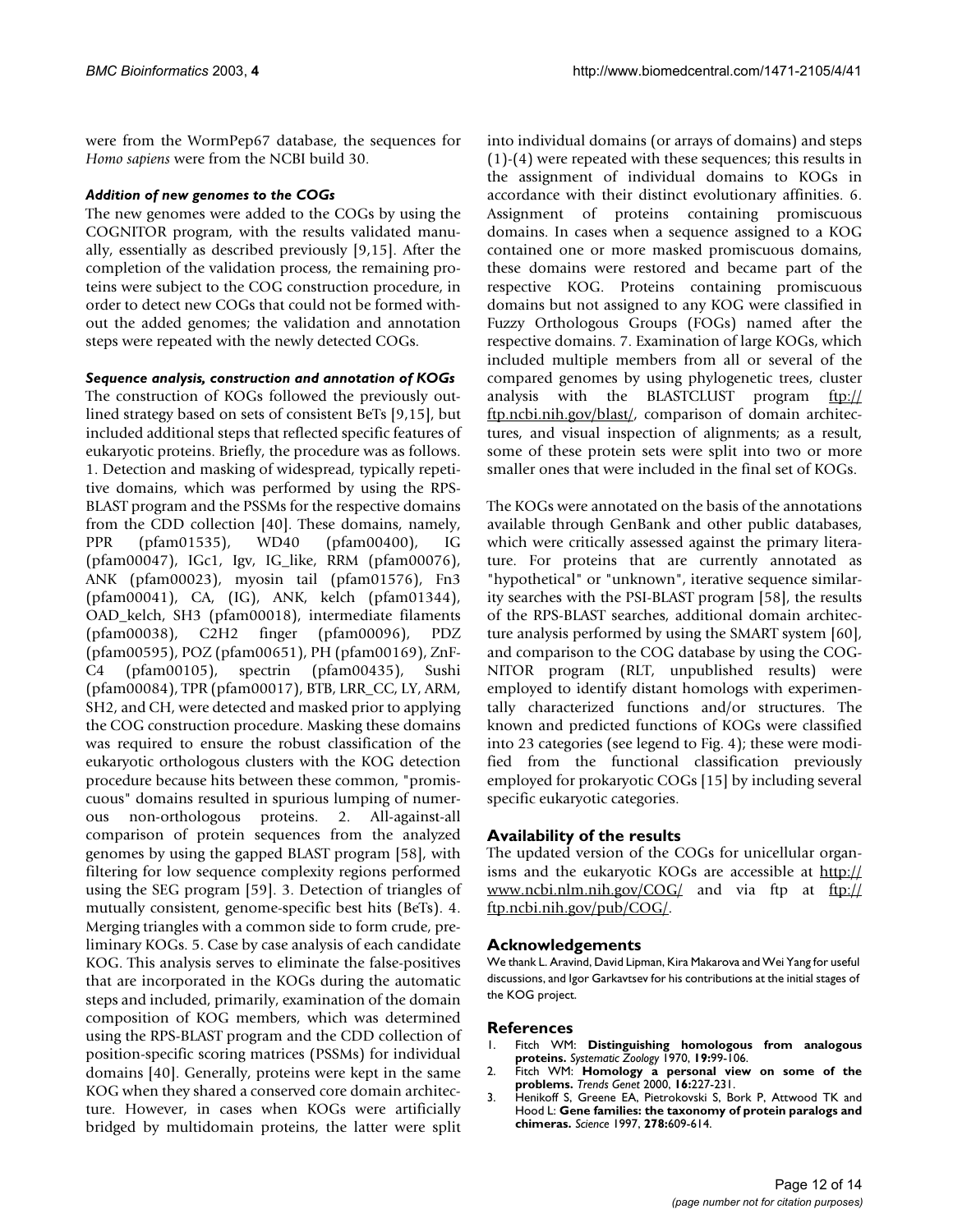- 4. Sonnhammer EL and Koonin EV: **[Orthology, paralogy and pro](http://www.ncbi.nlm.nih.gov/entrez/query.fcgi?cmd=Retrieve&db=PubMed&dopt=Abstract&list_uids=12446146)[posed classification for paralog subtypes](http://www.ncbi.nlm.nih.gov/entrez/query.fcgi?cmd=Retrieve&db=PubMed&dopt=Abstract&list_uids=12446146)[.](http://www.ncbi.nlm.nih.gov/entrez/query.fcgi?cmd=Retrieve&db=PubMed&dopt=Abstract&list_uids=10.1016/S0168-9525(02)02793-2)** *Trends Genet* 2002, **18:**619-620.
- 5. Wilson CA, Kreychman J and Gerstein M: **[Assessing annotation](http://www.ncbi.nlm.nih.gov/entrez/query.fcgi?cmd=Retrieve&db=PubMed&dopt=Abstract&list_uids=10704319) [transfer for genomics: quantifying the relations between](http://www.ncbi.nlm.nih.gov/entrez/query.fcgi?cmd=Retrieve&db=PubMed&dopt=Abstract&list_uids=10704319) protein sequence, structure and function through traditional [and probabilistic scores](http://www.ncbi.nlm.nih.gov/entrez/query.fcgi?cmd=Retrieve&db=PubMed&dopt=Abstract&list_uids=10704319)[.](http://www.ncbi.nlm.nih.gov/entrez/query.fcgi?cmd=Retrieve&db=PubMed&dopt=Abstract&list_uids=10.1006/jmbi.2000.3550)** *J Mol Biol* 2000, **297:**233-249.
- 6. Sicheritz-Ponten T and Andersson SG: **[A phylogenomic approach](http://www.ncbi.nlm.nih.gov/entrez/query.fcgi?cmd=Retrieve&db=PubMed&dopt=Abstract&list_uids=11139625) [to microbial evolution](http://www.ncbi.nlm.nih.gov/entrez/query.fcgi?cmd=Retrieve&db=PubMed&dopt=Abstract&list_uids=11139625)[.](http://www.ncbi.nlm.nih.gov/entrez/query.fcgi?cmd=Retrieve&db=PubMed&dopt=Abstract&list_uids=29656)** *Nucleic Acids Res* 2001, **29:**545-552.
- 7. Zmasek CM and Eddy SR: **[RIO: Analyzing proteomes by auto](http://www.ncbi.nlm.nih.gov/entrez/query.fcgi?cmd=Retrieve&db=PubMed&dopt=Abstract&list_uids=12028595)[mated phylogenomics using resampled inference of](http://www.ncbi.nlm.nih.gov/entrez/query.fcgi?cmd=Retrieve&db=PubMed&dopt=Abstract&list_uids=12028595) [orthologs](http://www.ncbi.nlm.nih.gov/entrez/query.fcgi?cmd=Retrieve&db=PubMed&dopt=Abstract&list_uids=12028595)[.](http://www.ncbi.nlm.nih.gov/entrez/query.fcgi?cmd=Retrieve&db=PubMed&dopt=Abstract&list_uids=116988)** *BMC Bioinformatics* 2002, **3:**14.
- 8. Storm CE and Sonnhammer EL: **[Automated ortholog inference](http://www.ncbi.nlm.nih.gov/entrez/query.fcgi?cmd=Retrieve&db=PubMed&dopt=Abstract&list_uids=11836216) [from phylogenetic trees and calculation of orthology](http://www.ncbi.nlm.nih.gov/entrez/query.fcgi?cmd=Retrieve&db=PubMed&dopt=Abstract&list_uids=11836216) [reliability](http://www.ncbi.nlm.nih.gov/entrez/query.fcgi?cmd=Retrieve&db=PubMed&dopt=Abstract&list_uids=11836216)[.](http://www.ncbi.nlm.nih.gov/entrez/query.fcgi?cmd=Retrieve&db=PubMed&dopt=Abstract&list_uids=10.1093/bioinformatics/18.1.92)** *Bioinformatics* 2002, **18:**92-99.
- 9. Tatusov RL, Koonin EV and Lipman DJ: **[A genomic perspective on](http://www.ncbi.nlm.nih.gov/entrez/query.fcgi?cmd=Retrieve&db=PubMed&dopt=Abstract&list_uids=9381173) [protein families](http://www.ncbi.nlm.nih.gov/entrez/query.fcgi?cmd=Retrieve&db=PubMed&dopt=Abstract&list_uids=9381173)[.](http://www.ncbi.nlm.nih.gov/entrez/query.fcgi?cmd=Retrieve&db=PubMed&dopt=Abstract&list_uids=10.1126/science.278.5338.631)** *Science* 1997, **278:**631-637.
- 10. Huynen MA and Bork P: **[Measuring genome evolution](http://www.ncbi.nlm.nih.gov/entrez/query.fcgi?cmd=Retrieve&db=PubMed&dopt=Abstract&list_uids=9600883)[.](http://www.ncbi.nlm.nih.gov/entrez/query.fcgi?cmd=Retrieve&db=PubMed&dopt=Abstract&list_uids=34486)** *Proc Natl Acad Sci U S A* 1998, **95:**5849-5856.
- 11. Montague MG and Hutchison CA 3rd: **[Gene content phylogeny of](http://www.ncbi.nlm.nih.gov/entrez/query.fcgi?cmd=Retrieve&db=PubMed&dopt=Abstract&list_uids=10805793) [herpesviruses](http://www.ncbi.nlm.nih.gov/entrez/query.fcgi?cmd=Retrieve&db=PubMed&dopt=Abstract&list_uids=10805793)[.](http://www.ncbi.nlm.nih.gov/entrez/query.fcgi?cmd=Retrieve&db=PubMed&dopt=Abstract&list_uids=25829)** *Proc Natl Acad Sci U S A* 2000, **97:**5334-5339.
- 12. Jordan IK, Makarova KS, Spouge JL, Wolf YI and Koonin EV: **[Lineage](http://www.ncbi.nlm.nih.gov/entrez/query.fcgi?cmd=Retrieve&db=PubMed&dopt=Abstract&list_uids=11282971)[specific gene expansions in bacterial and archaeal genomes](http://www.ncbi.nlm.nih.gov/entrez/query.fcgi?cmd=Retrieve&db=PubMed&dopt=Abstract&list_uids=11282971)[.](http://www.ncbi.nlm.nih.gov/entrez/query.fcgi?cmd=Retrieve&db=PubMed&dopt=Abstract&list_uids=10.1101/gr.GR-1660R)** *Genome Res* 2001, **11:**555-565.
- 13. Remm M, Storm CE and Sonnhammer EL: **[Automatic clustering of](http://www.ncbi.nlm.nih.gov/entrez/query.fcgi?cmd=Retrieve&db=PubMed&dopt=Abstract&list_uids=11743721) [orthologs and in-paralogs from pairwise species](http://www.ncbi.nlm.nih.gov/entrez/query.fcgi?cmd=Retrieve&db=PubMed&dopt=Abstract&list_uids=11743721) [comparisons](http://www.ncbi.nlm.nih.gov/entrez/query.fcgi?cmd=Retrieve&db=PubMed&dopt=Abstract&list_uids=11743721)[.](http://www.ncbi.nlm.nih.gov/entrez/query.fcgi?cmd=Retrieve&db=PubMed&dopt=Abstract&list_uids=10.1006/jmbi.2000.5197)** *J Mol Biol* 2001, **314:**1041-1052.
- 14. Lespinet O, Wolf YI, Koonin EV and Aravind L: **[The role of lineage](http://www.ncbi.nlm.nih.gov/entrez/query.fcgi?cmd=Retrieve&db=PubMed&dopt=Abstract&list_uids=12097341)[specific gene family expansion in the evolution of](http://www.ncbi.nlm.nih.gov/entrez/query.fcgi?cmd=Retrieve&db=PubMed&dopt=Abstract&list_uids=12097341) [eukaryotes](http://www.ncbi.nlm.nih.gov/entrez/query.fcgi?cmd=Retrieve&db=PubMed&dopt=Abstract&list_uids=12097341)[.](http://www.ncbi.nlm.nih.gov/entrez/query.fcgi?cmd=Retrieve&db=PubMed&dopt=Abstract&list_uids=10.1101/gr.174302)** *Genome Res* 2002, **12:**1048-1059.
- 15. Tatusov RL, Natale DA, Garkavtsev IV, Tatusova TA, Shankavaram UT, Rao BS, Kiryutin B, Galperin MY, Fedorova ND and Koonin EV: **[The COG database: new developments in phylogenetic clas](http://www.ncbi.nlm.nih.gov/entrez/query.fcgi?cmd=Retrieve&db=PubMed&dopt=Abstract&list_uids=11125040)[sification of proteins from complete genomes](http://www.ncbi.nlm.nih.gov/entrez/query.fcgi?cmd=Retrieve&db=PubMed&dopt=Abstract&list_uids=11125040)[.](http://www.ncbi.nlm.nih.gov/entrez/query.fcgi?cmd=Retrieve&db=PubMed&dopt=Abstract&list_uids=29819)** *Nucleic Acids Res* 2001, **29:**22-28.
- Slesarev AI, Mezhevaya KV, Makarova KS, Polushin NN, Shcherbinina OV, Shakhova VV, Belova GI, Aravind L, Natale DA, Rogozin IB, Tatusov RL, Wolf YI, Stetter KO, Malykh AG, Koonin EV and Kozyavkin SA: **[The complete genome of hyperthermophile](http://www.ncbi.nlm.nih.gov/entrez/query.fcgi?cmd=Retrieve&db=PubMed&dopt=Abstract&list_uids=11930014) [Methanopyrus kandleri AV19 and monophyly of archaeal](http://www.ncbi.nlm.nih.gov/entrez/query.fcgi?cmd=Retrieve&db=PubMed&dopt=Abstract&list_uids=11930014) [methanogens](http://www.ncbi.nlm.nih.gov/entrez/query.fcgi?cmd=Retrieve&db=PubMed&dopt=Abstract&list_uids=11930014)[.](http://www.ncbi.nlm.nih.gov/entrez/query.fcgi?cmd=Retrieve&db=PubMed&dopt=Abstract&list_uids=123701)** *Proc Natl Acad Sci U S A* 2002, **99:**4644-4649.
- 17. Natale DA, Shankavaram UT, Galperin MY, Wolf YI, Aravind L and Koonin EV: **[Genome annotation using clusters of orthologous](http://www.ncbi.nlm.nih.gov/entrez/query.fcgi?cmd=Retrieve&db=PubMed&dopt=Abstract&list_uids=15027) [groups of proteins \(COGs\) – towards understanding the first](http://www.ncbi.nlm.nih.gov/entrez/query.fcgi?cmd=Retrieve&db=PubMed&dopt=Abstract&list_uids=15027) [genome of a Crenarchaeon](http://www.ncbi.nlm.nih.gov/entrez/query.fcgi?cmd=Retrieve&db=PubMed&dopt=Abstract&list_uids=15027)[.](http://www.ncbi.nlm.nih.gov/entrez/query.fcgi?cmd=Retrieve&db=PubMed&dopt=Abstract&list_uids=11178258)** *Genome Biology* 2001, **genome** of a<br>**5:**RESEARCH0009.
- 18. Nolling J, Breton G, Omelchenko MV, Makarova KS, Zeng Q, Gibson R, Lee HM, Dubois J, Qiu D, Hitti J, Wolf YI, Tatusov RL, Sabathe F, Doucette-Stamm L, Soucaille P, Daly MJ, Bennett GN, Koonin EV and Smith DR: **[Genome sequence and comparative analysis of the](http://www.ncbi.nlm.nih.gov/entrez/query.fcgi?cmd=Retrieve&db=PubMed&dopt=Abstract&list_uids=11466286) [solvent-producing bacterium Clostridium acetobutylicum](http://www.ncbi.nlm.nih.gov/entrez/query.fcgi?cmd=Retrieve&db=PubMed&dopt=Abstract&list_uids=11466286)[.](http://www.ncbi.nlm.nih.gov/entrez/query.fcgi?cmd=Retrieve&db=PubMed&dopt=Abstract&list_uids=99537)** *J Bacteriol* 2001, **183:**4823-4838.
- 19. McClelland M, Sanderson KE, Spieth J, Clifton SW, Latreille P, Courtney L, Porwollik S, Ali J, Dante M, Du F, Hou S, Layman D, Leonard S, Nguyen C, Scott K, Holmes A, Grewal N, Mulvaney E, Ryan E, Sun H, Florea L, Miller W, Stoneking T, Nhan M, Waterston R and Wilson RK: **[Complete genome sequence of Salmonella enterica](http://www.ncbi.nlm.nih.gov/entrez/query.fcgi?cmd=Retrieve&db=PubMed&dopt=Abstract&list_uids=11677609) [serovar Typhimurium LT2](http://www.ncbi.nlm.nih.gov/entrez/query.fcgi?cmd=Retrieve&db=PubMed&dopt=Abstract&list_uids=11677609)[.](http://www.ncbi.nlm.nih.gov/entrez/query.fcgi?cmd=Retrieve&db=PubMed&dopt=Abstract&list_uids=10.1038/35101614)** *Nature* 2001, **413:**852-856.
- 20. Makarova KS, Aravind L, Wolf YI, Tatusov RL, Minton KW, Koonin EV and Daly MJ: **[Genome of the extremely radiation-resistant](http://www.ncbi.nlm.nih.gov/entrez/query.fcgi?cmd=Retrieve&db=PubMed&dopt=Abstract&list_uids=11238985) [bacterium Deinococcus radiodurans viewed from the per](http://www.ncbi.nlm.nih.gov/entrez/query.fcgi?cmd=Retrieve&db=PubMed&dopt=Abstract&list_uids=11238985)[spective of comparative genomics](http://www.ncbi.nlm.nih.gov/entrez/query.fcgi?cmd=Retrieve&db=PubMed&dopt=Abstract&list_uids=11238985)[.](http://www.ncbi.nlm.nih.gov/entrez/query.fcgi?cmd=Retrieve&db=PubMed&dopt=Abstract&list_uids=99018)** *Microbiol Mol Biol Rev* 2001, **65:**44-79.
- 21. Jordan IK, Kondrashov FA, Rogozin IB, Tatusov RL, Wolf YI and Koonin EV: **[Constant relative rate of protein evolution and](http://www.ncbi.nlm.nih.gov/entrez/query.fcgi?cmd=Retrieve&db=PubMed&dopt=Abstract&list_uids=11790256) [detection of functional diversification among bacterial,](http://www.ncbi.nlm.nih.gov/entrez/query.fcgi?cmd=Retrieve&db=PubMed&dopt=Abstract&list_uids=11790256) [archaeal and eukaryotic proteins](http://www.ncbi.nlm.nih.gov/entrez/query.fcgi?cmd=Retrieve&db=PubMed&dopt=Abstract&list_uids=11790256)[.](http://www.ncbi.nlm.nih.gov/entrez/query.fcgi?cmd=Retrieve&db=PubMed&dopt=Abstract&list_uids=64838)** *Genome Biol* 2001, **2:**RESEARCH0053.
- 22. Yanai I, Derti A and DeLisi C: **[Genes linked by fusion events are](http://www.ncbi.nlm.nih.gov/entrez/query.fcgi?cmd=Retrieve&db=PubMed&dopt=Abstract&list_uids=11438739) [generally of the same functional category: A systematic anal](http://www.ncbi.nlm.nih.gov/entrez/query.fcgi?cmd=Retrieve&db=PubMed&dopt=Abstract&list_uids=11438739)[ysis of 30 microbial genomes](http://www.ncbi.nlm.nih.gov/entrez/query.fcgi?cmd=Retrieve&db=PubMed&dopt=Abstract&list_uids=11438739)[.](http://www.ncbi.nlm.nih.gov/entrez/query.fcgi?cmd=Retrieve&db=PubMed&dopt=Abstract&list_uids=35447)** *Proc Natl Acad Sci U S A* 2001, **98:**7940-7945.
- 23. Lecompte O, Ripp R, Puzos-Barbe V, Duprat S, Heilig R, Dietrich J, Thierry JC and Poch O: **[Genome evolution at the genus level:](http://www.ncbi.nlm.nih.gov/entrez/query.fcgi?cmd=Retrieve&db=PubMed&dopt=Abstract&list_uids=11381026) [comparison of three complete genomes of hyperther](http://www.ncbi.nlm.nih.gov/entrez/query.fcgi?cmd=Retrieve&db=PubMed&dopt=Abstract&list_uids=11381026)[mophilic archaea](http://www.ncbi.nlm.nih.gov/entrez/query.fcgi?cmd=Retrieve&db=PubMed&dopt=Abstract&list_uids=11381026)[.](http://www.ncbi.nlm.nih.gov/entrez/query.fcgi?cmd=Retrieve&db=PubMed&dopt=Abstract&list_uids=10.1101/gr.GR1653R)** *Genome Res* 2001, **11:**981-993.
- 24. Koonin EV, Makarova KS and Aravind L: **[Horizontal gene transfer](http://www.ncbi.nlm.nih.gov/entrez/query.fcgi?cmd=Retrieve&db=PubMed&dopt=Abstract&list_uids=11544372) [in prokaryotes: quantification and classification](http://www.ncbi.nlm.nih.gov/entrez/query.fcgi?cmd=Retrieve&db=PubMed&dopt=Abstract&list_uids=11544372)[.](http://www.ncbi.nlm.nih.gov/entrez/query.fcgi?cmd=Retrieve&db=PubMed&dopt=Abstract&list_uids=10.1146/annurev.micro.55.1.709)** *Annu Rev Microbiol* 2001, **55:**709-742.
- 25. Jordan IK, Rogozin IB, Wolf YI and Koonin EV: **[Essential genes are](http://www.ncbi.nlm.nih.gov/entrez/query.fcgi?cmd=Retrieve&db=PubMed&dopt=Abstract&list_uids=12045149) [more evolutionarily conserved than are nonessential genes](http://www.ncbi.nlm.nih.gov/entrez/query.fcgi?cmd=Retrieve&db=PubMed&dopt=Abstract&list_uids=12045149) [in bacteria](http://www.ncbi.nlm.nih.gov/entrez/query.fcgi?cmd=Retrieve&db=PubMed&dopt=Abstract&list_uids=12045149)[.](http://www.ncbi.nlm.nih.gov/entrez/query.fcgi?cmd=Retrieve&db=PubMed&dopt=Abstract&list_uids=10.1101/gr.87702. Article published online before print in May 2002)** *Genome Res* 2002, **12:**962-968.
- 26. Wernegreen JJ: **[Genome evolution in bacterial endosymbionts](http://www.ncbi.nlm.nih.gov/entrez/query.fcgi?cmd=Retrieve&db=PubMed&dopt=Abstract&list_uids=12415315) [of insects](http://www.ncbi.nlm.nih.gov/entrez/query.fcgi?cmd=Retrieve&db=PubMed&dopt=Abstract&list_uids=12415315)[.](http://www.ncbi.nlm.nih.gov/entrez/query.fcgi?cmd=Retrieve&db=PubMed&dopt=Abstract&list_uids=10.1038/nrg931)** *Nat Rev Genet* 2002, **3:**850-861.
- 27. Casjens S: **[Borrelia genomes in the year 2000.](http://www.ncbi.nlm.nih.gov/entrez/query.fcgi?cmd=Retrieve&db=PubMed&dopt=Abstract&list_uids=11075912)** *J Mol Microbiol Biotechnol* 2000, **2:**401-410.
- 28. Koonin EV, Mushegian AR, Galperin MY and Walker DR: **[Compari](http://www.ncbi.nlm.nih.gov/entrez/query.fcgi?cmd=Retrieve&db=PubMed&dopt=Abstract&list_uids=9379893)son of archaeal and bacterial genomes: computer analysis of [protein sequences predicts novel functions and suggests a](http://www.ncbi.nlm.nih.gov/entrez/query.fcgi?cmd=Retrieve&db=PubMed&dopt=Abstract&list_uids=9379893) [chimeric origin for the archaea.](http://www.ncbi.nlm.nih.gov/entrez/query.fcgi?cmd=Retrieve&db=PubMed&dopt=Abstract&list_uids=9379893)** *Mol Microbiol* 1997, **25:**619-637.
- 29. Snel B, Bork P and Huynen MA: **[Genomes in flux: the evolution](http://www.ncbi.nlm.nih.gov/entrez/query.fcgi?cmd=Retrieve&db=PubMed&dopt=Abstract&list_uids=11779827) [of archaeal and proteobacterial gene content](http://www.ncbi.nlm.nih.gov/entrez/query.fcgi?cmd=Retrieve&db=PubMed&dopt=Abstract&list_uids=11779827)[.](http://www.ncbi.nlm.nih.gov/entrez/query.fcgi?cmd=Retrieve&db=PubMed&dopt=Abstract&list_uids=10.1101/gr.176501)** *Genome Res* 2002, **12:**17-25.
- Wolf YI, Rogozin IB, Grishin NV, Tatusov RL and Koonin EV: **[Genome trees constructed using five different approaches](http://www.ncbi.nlm.nih.gov/entrez/query.fcgi?cmd=Retrieve&db=PubMed&dopt=Abstract&list_uids=11734060) [suggest new major bacterial clades](http://www.ncbi.nlm.nih.gov/entrez/query.fcgi?cmd=Retrieve&db=PubMed&dopt=Abstract&list_uids=11734060)[.](http://www.ncbi.nlm.nih.gov/entrez/query.fcgi?cmd=Retrieve&db=PubMed&dopt=Abstract&list_uids=60490)** *BMC Evol Biol* 2001, **1:**8.
- 31. Mirkin BG, Fenner TI, Galperin MY and Koonin EV: **[Algorithms for](http://www.ncbi.nlm.nih.gov/entrez/query.fcgi?cmd=Retrieve&db=PubMed&dopt=Abstract&list_uids=12515582) computing parsimonious evolutionary scenarios for genome evolution, the last universal common ancestor and domi[nance of horizontal gene transfer in the evolution of](http://www.ncbi.nlm.nih.gov/entrez/query.fcgi?cmd=Retrieve&db=PubMed&dopt=Abstract&list_uids=12515582) [prokaryotes](http://www.ncbi.nlm.nih.gov/entrez/query.fcgi?cmd=Retrieve&db=PubMed&dopt=Abstract&list_uids=12515582)[.](http://www.ncbi.nlm.nih.gov/entrez/query.fcgi?cmd=Retrieve&db=PubMed&dopt=Abstract&list_uids=149225)** *BMC Evol Biol* 2003, **3:**2.
- 32. Lander ES, Linton LM, Birren B, Nusbaum C, Zody MC, Baldwin J, Devon K, Dewar K, Doyle M, FitzHugh W, Funke R, Gage D, Harris K, Heaford A, Howland J, Kann L, Lehoczky J, LeVine R, McEwan P, McKernan K, Meldrim J, Mesirov JP, Miranda C, Morris W, Naylor J, Raymond C, Rosetti M, Santos R, Sheridan A, Sougnez C, Stange-Thomann N, Stojanovic N, Subramanian A, Wyman D, Rogers J, Sulston J, Ainscough R, Beck S, Bentley D, Burton J, Clee C, Carter N, Coulson A, Deadman R, Deloukas P, Dunham A, Dunham I, Durbin R, French L, Grafham D, Gregory S, Hubbard T, Humphray S, Hunt A, Jones M, Lloyd C, McMurray A, Matthews L, Mercer S, Milne S, Mullikin JC, Mungall A, Plumb R, Ross M, Shownkeen R, Sims S, Waterston RH, Wilson RK, Hillier LW, McPherson JD, Marra MA, Mardis ER, Fulton LA, Chinwalla AT, Pepin KH, Gish WR, Chissoe SL, Wendl MC, Delehaunty KD, Miner TL, Delehaunty A, Kramer JB, Cook LL, Fulton RS, Johnson DL, Minx PJ, Clifton SW, Hawkins T, Branscomb E, Predki P, Richardson P, Wenning S, Slezak T, Doggett N, Cheng JF, Olsen A, Lucas S, Elkin C, Uberbacher E and Frazier M *et al.*: **[Initial sequencing and analysis of the human genome](http://www.ncbi.nlm.nih.gov/entrez/query.fcgi?cmd=Retrieve&db=PubMed&dopt=Abstract&list_uids=11237011)[.](http://www.ncbi.nlm.nih.gov/entrez/query.fcgi?cmd=Retrieve&db=PubMed&dopt=Abstract&list_uids=10.1038/35057062)** *Nature* 2001, **409:**860-921.
- 33. Adams MD, Celniker SE, Holt RA, Evans CA, Gocayne JD, Amanatides PG, Scherer SE, Li PW, Hoskins RA and Galle RF *et al.*: **[The](http://www.ncbi.nlm.nih.gov/entrez/query.fcgi?cmd=Retrieve&db=PubMed&dopt=Abstract&list_uids=10731132) [genome sequence of Drosophila melanogaster](http://www.ncbi.nlm.nih.gov/entrez/query.fcgi?cmd=Retrieve&db=PubMed&dopt=Abstract&list_uids=10731132)[.](http://www.ncbi.nlm.nih.gov/entrez/query.fcgi?cmd=Retrieve&db=PubMed&dopt=Abstract&list_uids=10.1126/science.287.5461.2185)** *Science* 2000, **287:**2185-2195.
- 34. Consortium TCeS: **[Genome sequence of the nematode C. ele](http://www.ncbi.nlm.nih.gov/entrez/query.fcgi?cmd=Retrieve&db=PubMed&dopt=Abstract&list_uids=9851916)[gans: a platform for investigating biology](http://www.ncbi.nlm.nih.gov/entrez/query.fcgi?cmd=Retrieve&db=PubMed&dopt=Abstract&list_uids=9851916)[.](http://www.ncbi.nlm.nih.gov/entrez/query.fcgi?cmd=Retrieve&db=PubMed&dopt=Abstract&list_uids=10.1126/science.282.5396.2012)** *Science* 1998, **282:**2012-2018.
- 35. Initiative: **[TAG Analysis of the genome sequence of the flow](http://www.ncbi.nlm.nih.gov/entrez/query.fcgi?cmd=Retrieve&db=PubMed&dopt=Abstract&list_uids=11130711)[ering plant Arabidopsis thaliana](http://www.ncbi.nlm.nih.gov/entrez/query.fcgi?cmd=Retrieve&db=PubMed&dopt=Abstract&list_uids=11130711)[.](http://www.ncbi.nlm.nih.gov/entrez/query.fcgi?cmd=Retrieve&db=PubMed&dopt=Abstract&list_uids=10.1038/35048692)** *Nature* 2000, **408:**796-815.
- 36. Goffeau A, Barrell BG, Bussey H, Davis RW, Dujon B, Feldmann H, Galibert F, Hoheisel JD, Jacq C, Johnston M, Louis EJ, Mewes HW, Murakami Y, Philippsen P, Tettelin H and Oliver SG: **[Life with 6000](http://www.ncbi.nlm.nih.gov/entrez/query.fcgi?cmd=Retrieve&db=PubMed&dopt=Abstract&list_uids=8849441) [genes](http://www.ncbi.nlm.nih.gov/entrez/query.fcgi?cmd=Retrieve&db=PubMed&dopt=Abstract&list_uids=8849441)[.](http://www.ncbi.nlm.nih.gov/entrez/query.fcgi?cmd=Retrieve&db=PubMed&dopt=Abstract&list_uids=10.1126/science.274.5287.546)** *Science* 1996, **274:**563-567.
- 37. Wood V, Gwilliam R, Rajandream MA, Lyne M, Lyne R, Stewart A, Sgouros J, Peat N, Hayles J, Baker S, Basham D, Bowman S, Brooks K, Brown D, Brown S, Chillingworth T, Churcher C, Collins M, Connor R, Cronin A, Davis P, Feltwell T, Fraser A, Gentles S, Goble A, Hamlin N, Harris D, Hidalgo J, Hodgson G, Holroyd S, Hornsby T, Howarth S, Huckle EJ, Hunt S, Jagels K, James K, Jones L, Jones M, Leather S, McDonald S, McLean J, Mooney P, Moule S, Mungall K, Murphy L, Niblett D, Odell C, Oliver K, O'Neil S, Pearson D, Quail MA, Rabbinowitsch E, Rutherford K, Rutter S, Saunders D, Seeger K, Sharp S, Skelton J, Simmonds M, Squares R, Squares S, Stevens K, Taylor K, Taylor RG, Tivey A, Walsh S, Warren T, Whitehead S, Woodward J, Volckaert G, Aert R, Robben J, Grymonprez B, Weltjens I, Vanstreels E, Rieger M, Schafer M, Muller-Auer S, Gabel C, Fuchs M, Dusterhoft A, Fritzc C, Holzer E, Moestl D, Hilbert H, Borzym K, Langer I, Beck A, Lehrach H, Reinhardt R, Pohl TM, Eger P, Zimmermann W, Wedler H, Wambutt R, Purnelle B, Goffeau A, Cadieu E, Dreano S and Gloux S *et al.*: **[The genome sequence of Schizosaccharo](http://www.ncbi.nlm.nih.gov/entrez/query.fcgi?cmd=Retrieve&db=PubMed&dopt=Abstract&list_uids=11859360)[myces pombe](http://www.ncbi.nlm.nih.gov/entrez/query.fcgi?cmd=Retrieve&db=PubMed&dopt=Abstract&list_uids=11859360)[.](http://www.ncbi.nlm.nih.gov/entrez/query.fcgi?cmd=Retrieve&db=PubMed&dopt=Abstract&list_uids=10.1038/nature724)** *Nature* 2002, **415:**871-880.